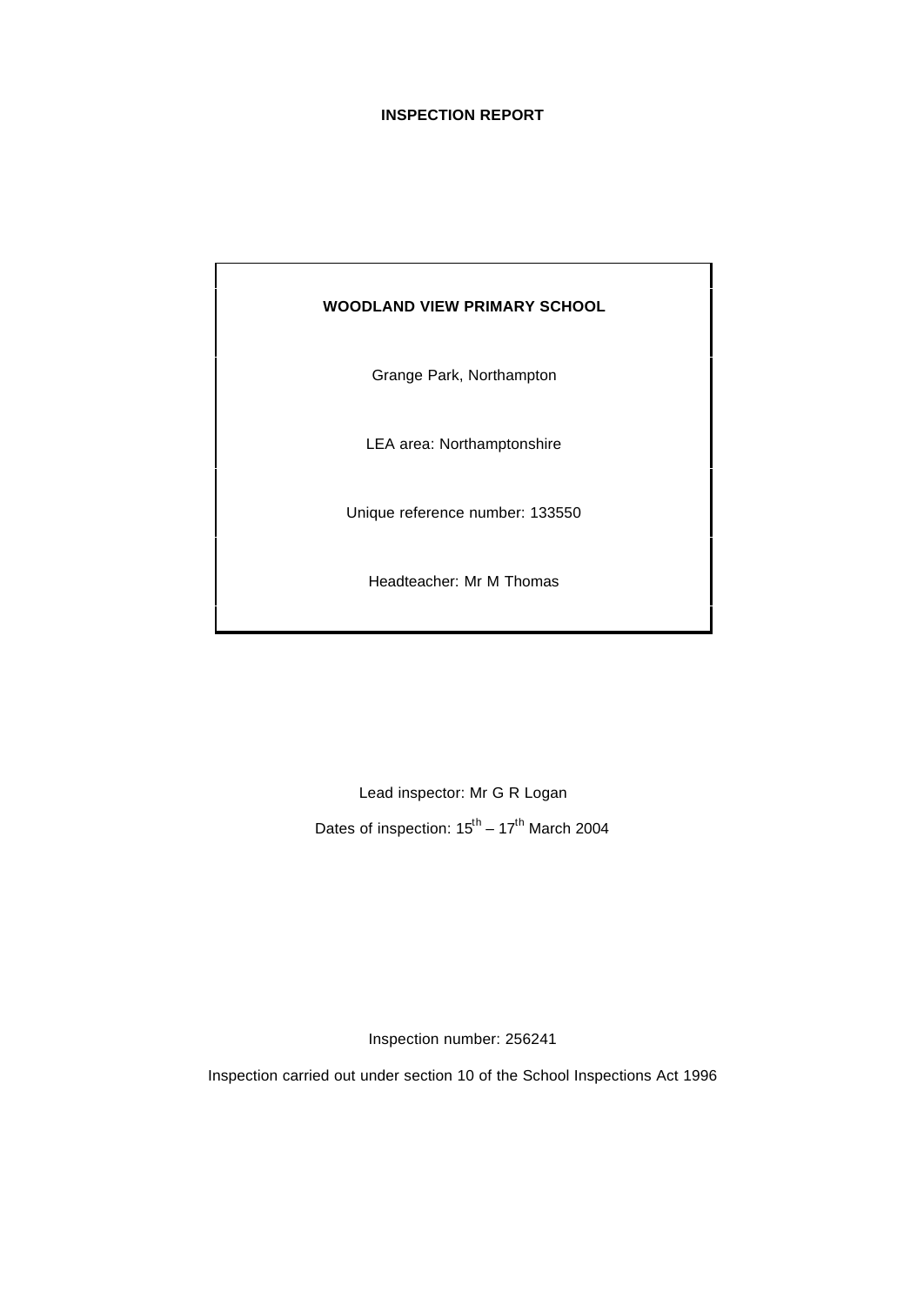### © Crown copyright 2004

This report may be reproduced in whole or in part for non-commercial educational purposes, provided that all extracts quoted are reproduced verbatim without adaptation and on condition that the source and date thereof are stated.

Further copies of this report are obtainable from the school. Under the School Inspections Act 1996, the school must provide a copy of this report and/or its summary free of charge to certain categories of people. A charge not exceeding the full cost of reproduction may be made for any other copies supplied.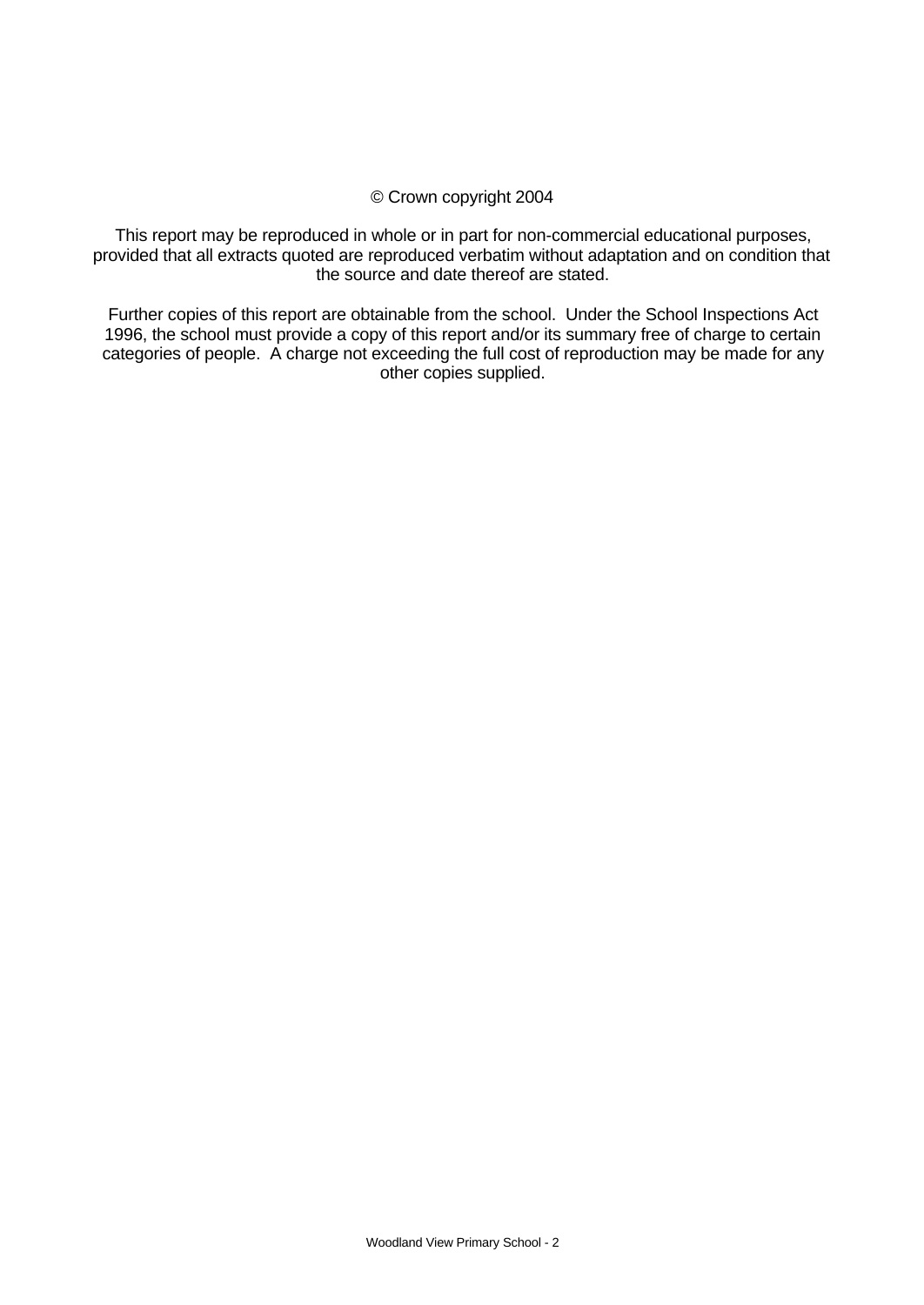#### **INFORMATION ABOUT THE SCHOOL**

| Type of school:                                       | Primary                                   |
|-------------------------------------------------------|-------------------------------------------|
| School category:                                      | Community                                 |
| Age range of pupils:                                  | $4 - 11$                                  |
| Gender of pupils:                                     | Mixed                                     |
| Number on roll:                                       | 257                                       |
| School address:                                       | School Lane<br>Quintonside<br>Grange Park |
| Postcode:                                             | Northampton<br><b>NN4 5FZ</b>             |
| Telephone number:                                     | 01604 765037                              |
| Fax number:                                           | 01604 667230                              |
| Appropriate authority:<br>Name of chair of governors: | Governing body<br>Mrs D Wesson            |
| Date of previous inspection:                          | No previous inspection – new school.      |

#### **CHARACTERISTICS OF THE SCHOOL**

Woodland View Primary School opened in September 2002 to serve a new housing development at Grange Park, Northampton. Many pupils have joined the school having started their education elsewhere, and with diverse prior experiences. While there is a small amount of social housing in the area, the majority of pupils come from more advantaged backgrounds. There are 257 pupils at present and the school is of similar size to many primary schools. Pupils are predominantly from White European backgrounds, with around seven per cent of pupils of mixed-race or British-Indian heritage. One pupil is learning to speak English as an additional language. An average proportion of pupils (19 per cent) have special educational needs. Three of these have statements. There has been a significant inflow of pupils in the five terms since the school opened, with few pupils leaving. It is not possible to judge typical levels of mobility in that context. No pupils receive free school meals - well below the national average (19 per cent). The profile of pupils' attainment when they enter the school is around the average, on the evidence so far available. Although the school's intake number is set at 45 pupils per year, pressure on places means that current commitments significantly exceed that figure.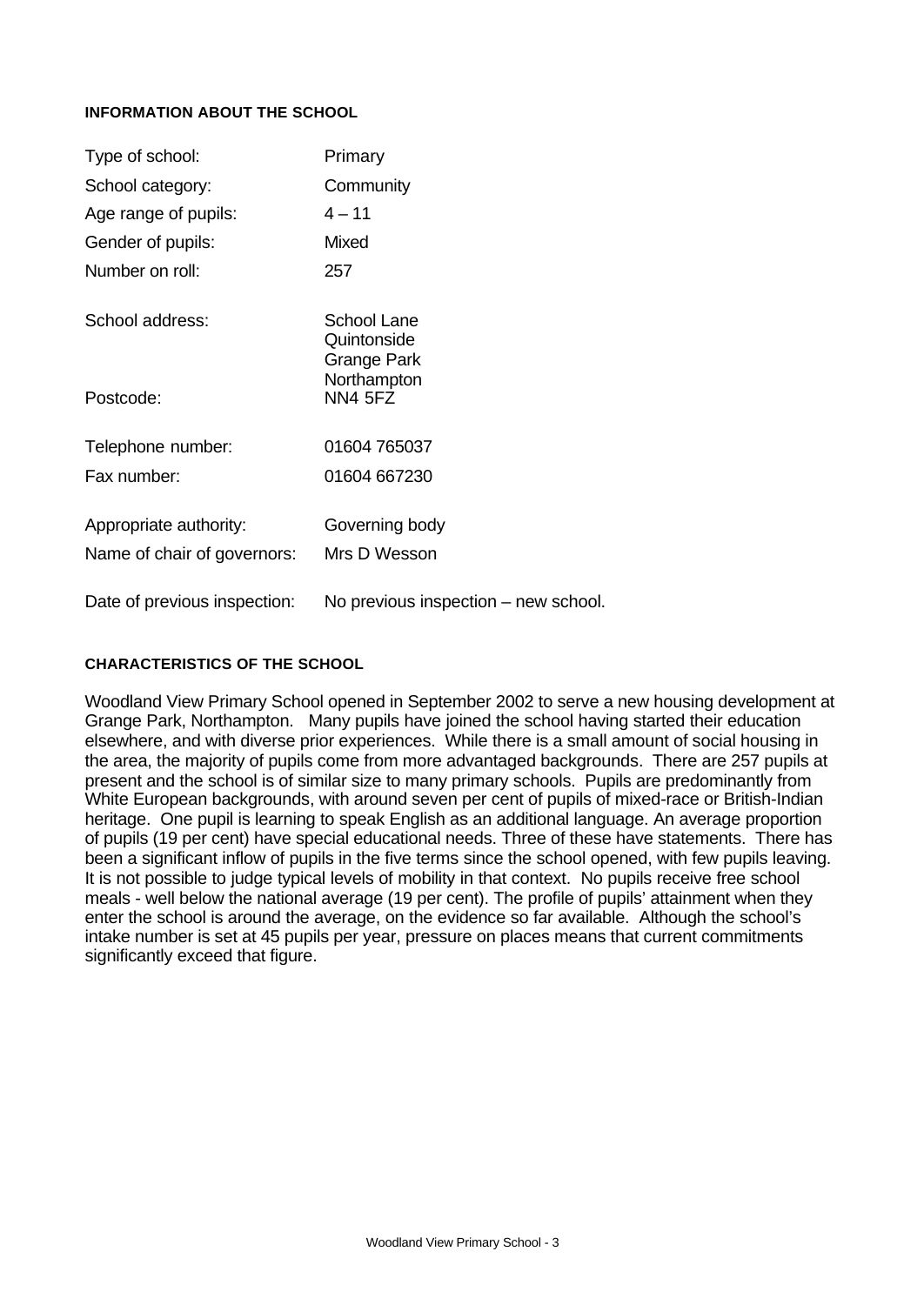### **INFORMATION ABOUT THE INSPECTION TEAM**

| Members of the inspection team |              | <b>Subject responsibilities</b> |                                                     |
|--------------------------------|--------------|---------------------------------|-----------------------------------------------------|
| 11810                          | Mr G R Logan | Lead inspector                  | <b>Mathematics</b>                                  |
|                                |              |                                 | Information and communication<br>technology         |
|                                |              |                                 | <b>Music</b>                                        |
| 9411                           | Mrs R Last   | Lay inspector                   |                                                     |
| 21816                          | Mrs B Thomas | Team Inspector                  | English                                             |
|                                |              |                                 | Geography                                           |
|                                |              |                                 | History                                             |
|                                |              |                                 | Religious education                                 |
|                                |              |                                 | English as an additional language                   |
| 1189                           | Mrs S Brown  | Team inspector                  | Science                                             |
|                                |              |                                 | Art and design                                      |
|                                |              |                                 | Physical education                                  |
|                                |              |                                 | Areas of learning in the Foundation<br><b>Stage</b> |
| 22805                          | Mrs J Greer  | Team inspector                  | Design and technology                               |
|                                |              |                                 | Special educational needs                           |

The inspection contractor was:

Trio Inspections Ltd

Unit 2, Barclays Venture Centre University of Warwick Science Park Sir William Lyons Road **Coventry** CV4 7EZ

Any concerns or complaints about the inspection or the report should be made initially to the inspection contractor. The procedures are set out in the leaflet *'Complaining about Ofsted Inspections'*, which is available from Ofsted Publications Centre (telephone 07002 637833) or Ofsted's website (www.oftsed.gov.uk).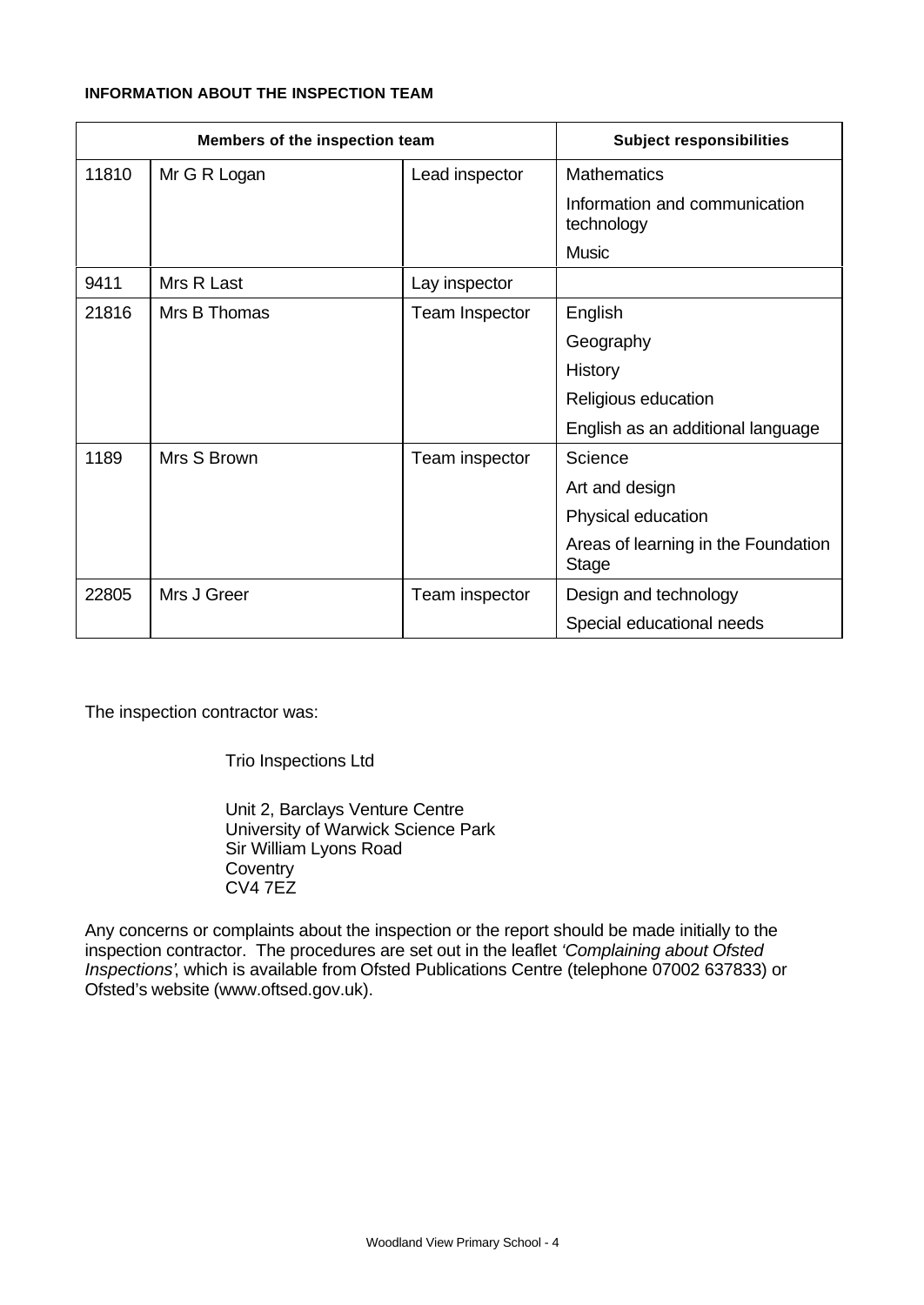|                                                                                                                                    | Page |
|------------------------------------------------------------------------------------------------------------------------------------|------|
| <b>PART A: SUMMARY OF THE REPORT</b>                                                                                               | 6    |
| <b>PART B: COMMENTARY ON THE MAIN INSPECTION FINDINGS</b>                                                                          |      |
| <b>STANDARDS ACHIEVED BY PUPILS</b>                                                                                                | 8    |
| Standards achieved in areas of learning, subjects and courses                                                                      |      |
| Pupils' attitudes, values and other personal qualities                                                                             |      |
| <b>QUALITY OF EDUCATION PROVIDED BY THE SCHOOL</b>                                                                                 | 11   |
| Teaching and learning<br>The curriculum<br>Care, guidance and support<br>Partnership with parents, other schools and the community |      |
| <b>LEADERSHIP AND MANAGEMENT</b>                                                                                                   | 15   |
| PART C: THE QUALITY OF EDUCATION IN AREAS OF LEARNING,<br><b>SUBJECTS AND COURSES</b><br>AREAS OF LEARNING IN THE FOUNDATION STAGE | 18   |
| <b>SUBJECTS IN KEY STAGES 1 and 2</b>                                                                                              |      |
|                                                                                                                                    |      |
| <b>PART D: SUMMARY OF THE MAIN INSPECTION JUDGEMENTS</b>                                                                           | 31   |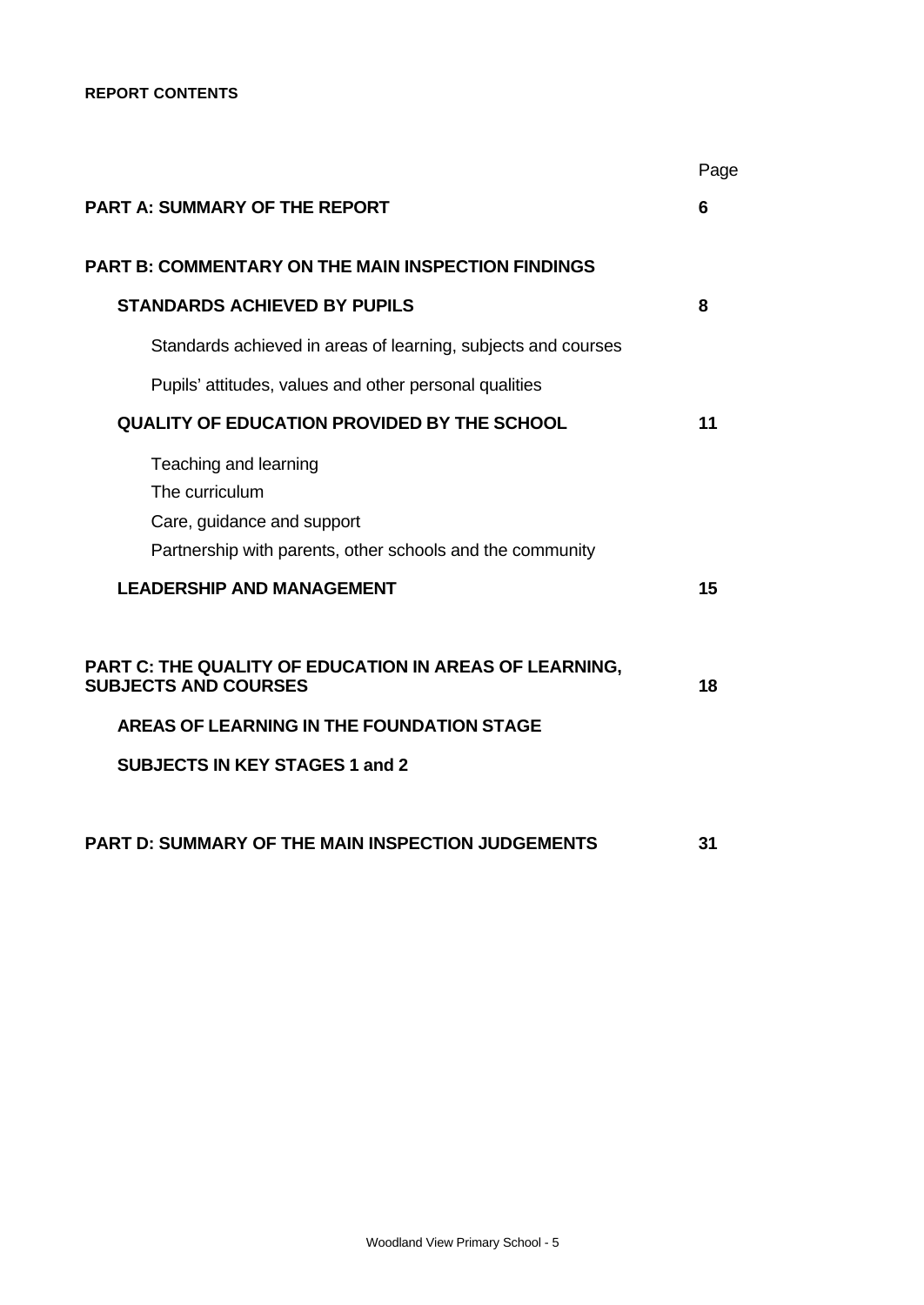# **PART A: SUMMARY OF THE REPORT**

## **OVERALL EVALUATION**

**This is an effective school**. The ethos is very good. Standards are above average for the current Year 6. Older pupils achieve well as a result of good teaching. The school very successfully includes all pupils and meets their needs well. The headteacher and governors have a clear vision for the school and work very effectively to ensure that there is a challenging agenda for further improvement. The school provides good value for money.

#### **The school's main strengths and weaknesses are:**

- Standards in Year 6 are above average and most pupils, once settled in the school, achieve well. Pupils with special educational needs and those few with English as an additional language receive very good support.
- Foundation Stage provision is very good.
- Standards in mathematics in Years 1 and 2 are below average. The leadership of the subject is not as effective as it should be.
- Pupils have good attitudes to learning, behave well and are enthusiastic. Their personal development is very good. Relationships are very good.
- The curriculum is good. Extra-curricular provision is very good. The oldest pupils are wellprepared for the next stage of their education.
- Pupils are cared for very well. The school is highly skilled at integrating new pupils effectively.
- The partnership between the school and its parents is good.
- The leadership of the headteacher is very good. His deputy is a highly effective practitioner.
- The quality of the accommodation is excellent. The specialist teaching areas significantly enhance pupils' learning.
- Teachers do not have sufficiently high expectations of pupils' handwriting or of the presentation of pupils' work.
- Providing for the wide range of aptitude and maturity in the Year 1 and 2 classes represents a significant challenge.

The school has made very good progress since it opened in 2002. Pupil numbers have grown rapidly and the school has been adept at integrating new pupils and staff. Pupils have had widely varying experiences in their earlier education. The school functions very efficiently and has achieved an impressive cohesion within a very short period.

### **STANDARDS ACHIEVED**

| <b>Results in National</b><br>Curriculum tests at the end |      | similar schools |      |      |
|-----------------------------------------------------------|------|-----------------|------|------|
| of Year 6, compared with:                                 | 2001 | 2002            | 2003 | 2003 |
| English                                                   | n/a  | n/a             | B    |      |
| <b>Mathematics</b>                                        | n/a  | n/a             |      |      |
| Science                                                   | n/a  | n/a             |      | в    |

#### *Key: A - well above average; B – above average; C – average; D – below average; E – well below average Similar schools are those whose pupils attained similarly at the end of Year 2.*

*\* The figures above reflect the attainment of a small group of pupils who had been in the school for only six months and are not necessarily representative of the current situation. Prior attainment grades have limited reliability in this instance.*

Children in Reception are well on the way to achieving the goals set for them. Many will exceed the expected level by the end of the Foundation Stage. Standards in Year 2 are average in English and science and below average in mathematics. Standards in Year 6 are above average in English, mathematics and science. Standards are above average in several non-core subjects.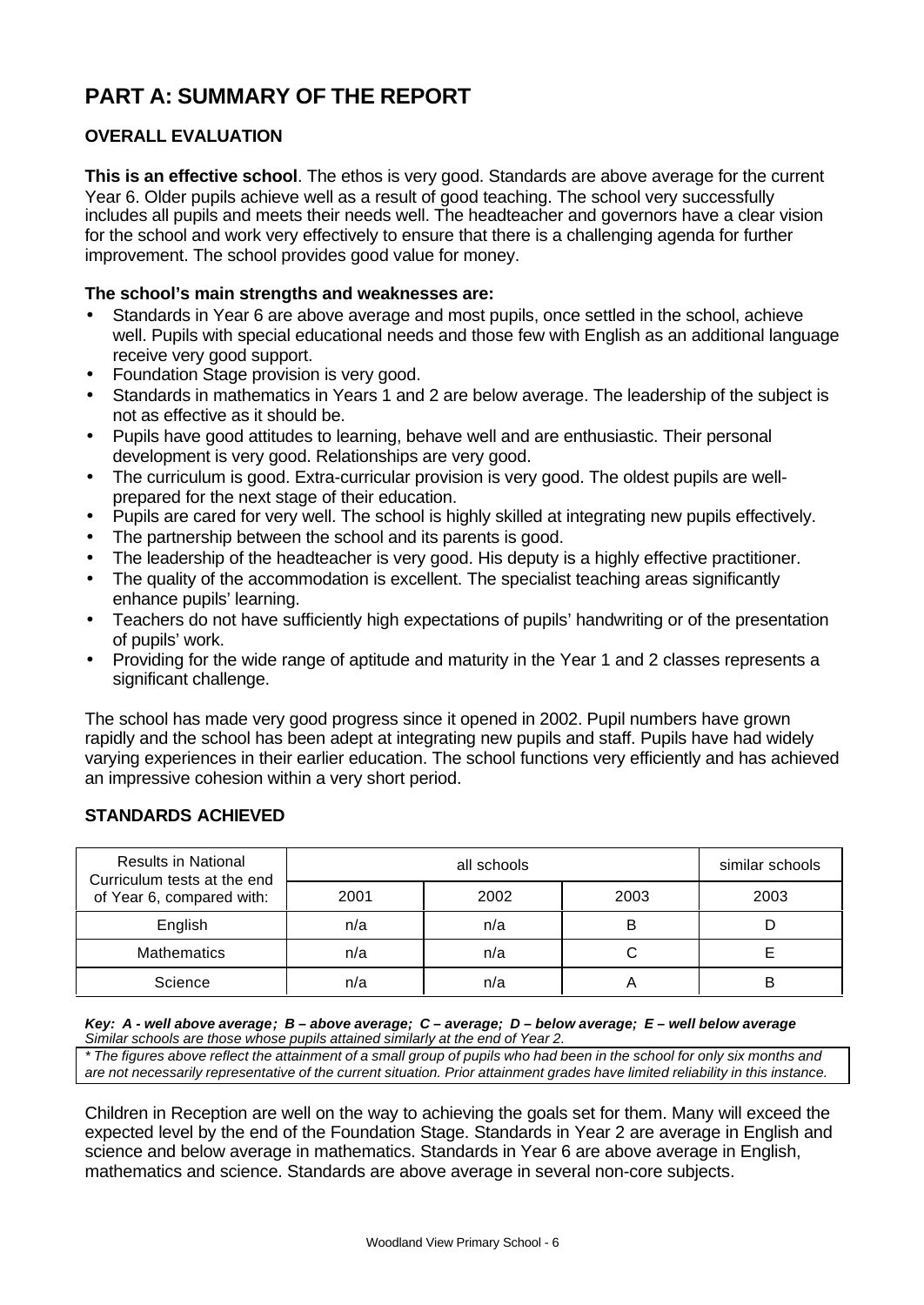**Pupils achieve well overall.** However, older pupils at present achieve better than the younger because of more dynamic teaching. Those with special educational needs achieve well because of the very good support they receive.

Pupils' attitudes, values and other personal qualities are good. These factors contribute positively to their learning**.** Their **spiritual, moral, social and cultural development is very good**. Relationships are very good; behaviour is good. Attendance and punctuality are very good.

## **QUALITY OF EDUCATION**

The quality of education provided is **good. Teaching is good overall,** but best in the Foundation Stage and in Year 6. Teaching in the juniors is more effective than in the infants, where the need to cope with two year groups with a wide range of age and maturity and prior experiences is particularly challenging. Overall pupils make good progress, but this is best in the Foundation Stage and in Years 5 and 6. Teachers have very good relationships with their pupils. Expectations are high in most classes. Assessment procedures are good and are used with increasing effectiveness. Pupils are learning to evaluate their work accurately. They have a mature approach overall and work well, both independently and with others. Planning to meet the needs of pupils with special educational needs and with English as an additional language is very effective. Learning support staff are effective. The curriculum is good and provides a broad range of experiences. Extracurricular opportunities are very good. Pupils receive very good care and support. Excellent induction procedures help the older arrivals to settle quickly. Child protection procedures are good. Provision for pupils' personal, social and health education is very good. The school has a good partnership with parents. Links with other schools are good. The school is at the heart of the emerging community; community links are good.

## **LEADERSHIP AND MANAGEMENT**

The leadership and management of the school are **very good.** The headteacher has worked very effectively to plan and establish the school. In spite of many unpredictable factors, he has, together with his very able deputy, provided very clear leadership and established an effective team and a thriving community. The school evaluates its work thoroughly and makes increasing use of available data. Governors manage the school very efficiently. Statutory requirements are met. School administration is very efficient.

## **PARENTS' AND PUPILS' VIEWS OF THE SCHOOL**

Parents are very happy with the school. They are pleased that it is functioning so efficiently, that their children are cared for well and are doing well. Pupils are very happy in school. They enjoy lessons. Although many are recent arrivals, they feel secure knowing that adults are readily available to help them if problems arise.

#### **IMPROVEMENTS NEEDED**

The school has made very good progress in the short time since it opened. It should now attend to these points for improvement:

- Raise standards, particularly in mathematics, in Years 1 and 2. Increase the effectiveness of teaching in that phase so that pupils' achievement is more consistent.
- Improve standards of handwriting across the school. Ensure that teachers have higher expectations of the presentation of pupils' work.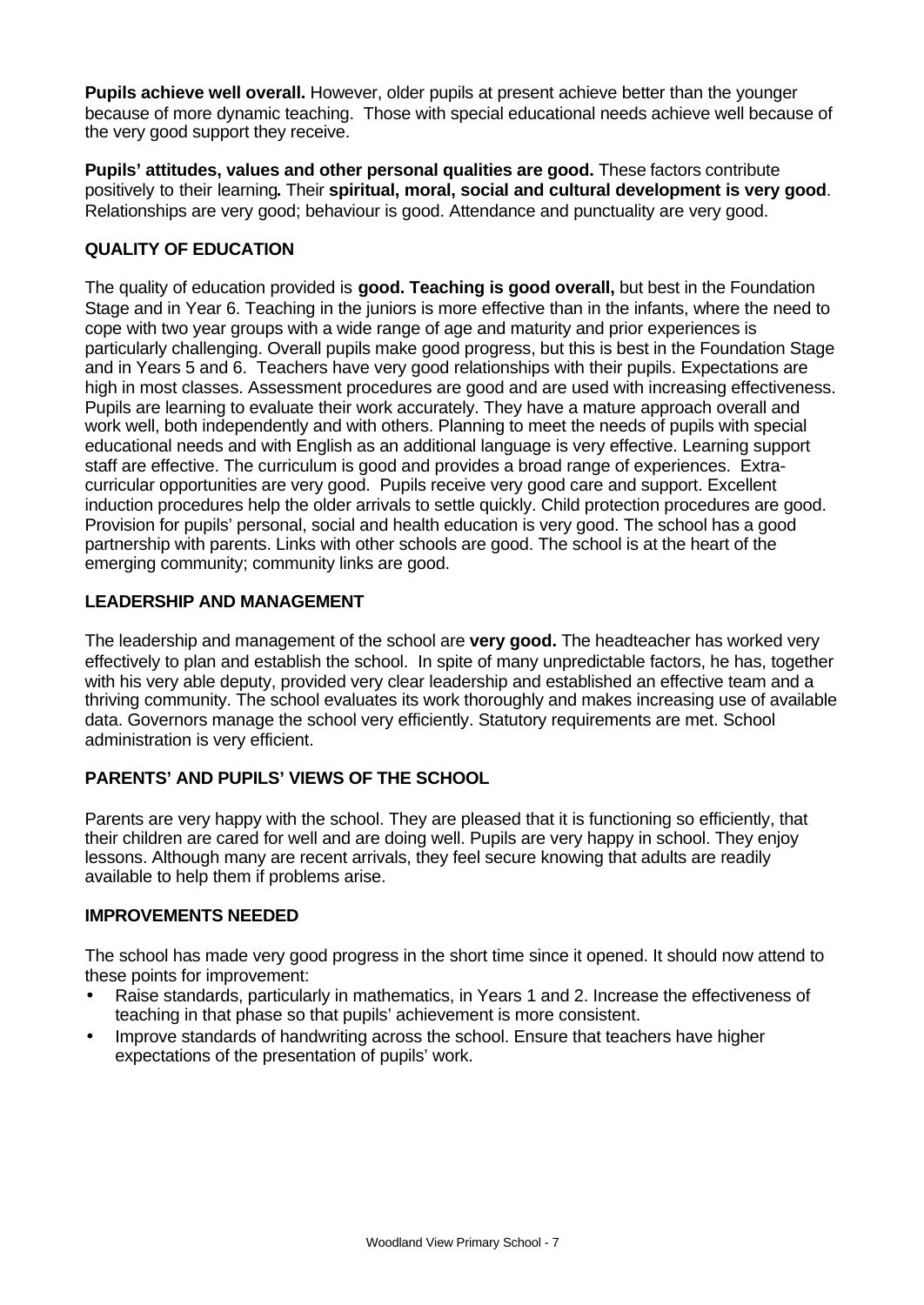# **PART B: COMMENTARY ON THE INSPECTION FINDINGS**

## **STANDARDS ACHIEVED BY PUPILS**

Pupils' achievement is **good** overall. Currently, standards are above average in English, mathematics and science by the end of Year 6.

## **Main strengths and weaknesses**

- Foundation Stage provision is very good.
- Standards in mathematics are below average in the infant classes.
- Standards are above those normally found in several non-core subjects. Standards in music, for example, are a significant strength.
- The school has done well to integrate many pupils from diverse backgrounds and educational experiences.
- Support for pupils with special educational needs is very good; they make very good progress.
- Pupils make good progress overall, though progress is inconsistent across the school.

- 1. Since it opened in September 2002, the school has had a steady inflow of pupils in all year groups, as new housing has been occupied. Classes have been added, and new staff have joined, on a termly basis. The diversity of the intake and the wide range of prior experience of the pupils have been significant challenges – and these have been tackled with considerable success.
- 2. The National test results in 2003, while commendable (showing well above average standards at Year 2 and above average standards overall at Year 6) reflected the work of small groups of pupils who had been in the school for around six months, and some for less time than that. In the circumstances, these figures do not provide a secure basis for predicting current standards. The cohorts of pupils in each year group have changed constantly as new pupils arrived. In most year groups there is a very wide range of attainment and potential. The current Year 6 group is significantly stronger than most other year groups in the juniors. Several pupils with special educational needs and lower prior attainment, for example, have joined Year 3 recently. The overall profile of what was a very successful Year 2 cohort in 2003 has changed dramatically as a result.
- 3. The school has set up tracking systems to measure pupils' progress. While the school feels that pupils are achieving well, the data-trail remains embryonic for many pupils, either because they have joined the school recently, or because previous school records cannot be obtained.
- 4. Inspection evidence indicates that, overall, pupils are achieving well, but this varies from class to class. Progress is best in the Foundation Stage and in Years 5 and 6, where the teaching is strongest, but more variable in other year groups. For some staff, managing the very demanding spread of age, maturity and prior attainment in the Year 1 and 2 classes is a considerable challenge and this affects the progress made. In mathematics, for example, progress is only just satisfactory.
- 5. Attainment on entry to the school is average for most year groups, but with wide variation within year groups. An average proportion of pupils have significant levels of special educational need; very few, however, have English as an additional language.
- 6. Although there was some minor gender imbalance in performance in the 2003 tests, these figures have little relevance to the current situation and there was no indication during the inspection that this is a significant issue at present. Boys and girls are making similar rates of progress. Achievement for pupils with special educational needs is very good, because of the very good support they receive and work that is well-planned to meet their needs. The few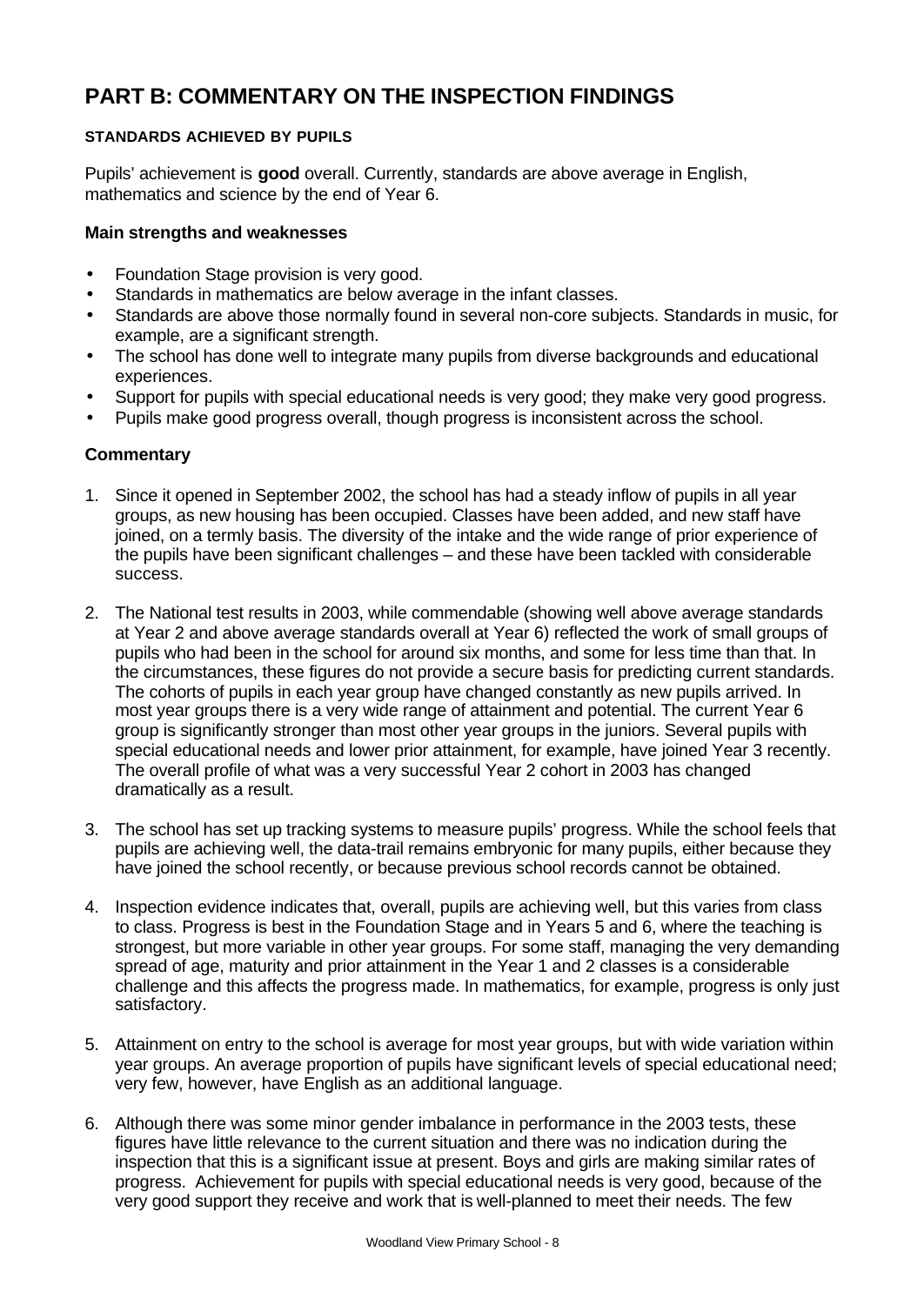pupils with English as an additional language make very good progress in their oral skills, on the limited evidence available.

7. The school is beginning to provide for the needs of pupils identified as gifted or talented, though this is more evident in sport and the creative arts than in mainstream academic subjects.

## **Foundation Stage**

8. Foundation Stage provision is very good. Pre-school experience has been limited for some children, though most have been well-prepared for entry to school. They benefit from very good induction procedures and settle well into school routines. Good teaching and very good planning and assessment procedures ensure that children make good progress and achieve well. Most children in the current group are likely to achieve the Early Learning Goals in all areas. Provision in personal and social education is particularly good and almost all children are making very good progress in that area.

#### **Years 1 and 2**

9. Inspection evidence suggests that standards by the end of Year 2 in 2004 are likely to be average in reading, writing and science and below average in mathematics. This is lower than the standards achieved in 2003, but reflects the overall profile of the current group, which has fewer able pupils. Standards are above average in several of the non-core subjects where evidence was available. At present, standards are constrained to some extent by the difficulties of providing for the needs of a diverse group of pupils within the mixed-year classes. Weaknesses in the management of the whole-school project in the autumn term have contributed to the lower standards evident in mathematics. Underlying literacy and numeracy skills are satisfactory and these are used adequately in subjects across the curriculum. Pupils' speaking skills are developed effectively.

#### *Standards in national tests at the end of Year 2 – average point scores in 2003*

| Standards in:      | School results | National results |
|--------------------|----------------|------------------|
| Reading            | 17.1 $(n/a)$   | 15.7 (15.8)      |
| Writing            | 16.2 $(n/a)$   | 14.6 (14.4)      |
| <b>Mathematics</b> | 18.4 $(n/a)$   | 16.3 (16.5)      |

*There were 21 pupils in the year group. Figures in brackets are for the previous year.*

#### **Years 3 - 6**

10. Currently, attainment in Year 6 is above average in English, mathematics and science. This suggests a similar picture to 2003, reflecting an able cohort of pupils. Not all year groups in the juniors have the same potential. Standards are above average in almost all of the non-core subjects. Standards in information and communication technology (ICT) are not as strong as for younger year groups, because of the widely-varying skill base of the pupils on entry and the time needed to achieve consistency of attainment. Pupils achieve well overall across the curriculum, though this is best in Years 5 and 6, where expectations are high and the teaching is most effective. The school is likely to achieve its targets in Year 6 in the current year.

#### *Standards in national tests at the end of Year 6 – average point scores in 2003*

| Standards in: | School results | National results |
|---------------|----------------|------------------|
| English       | 27.9(n/a)      | 26.8(27.0)       |
| Mathematics   | 27.4(n/a)      | 26.8 (26.7)      |
| Science       | 30.9(n/a)      | 28.6 (28.3)      |

*There were 15 pupils in the year group. Figures in brackets are for the previous year.*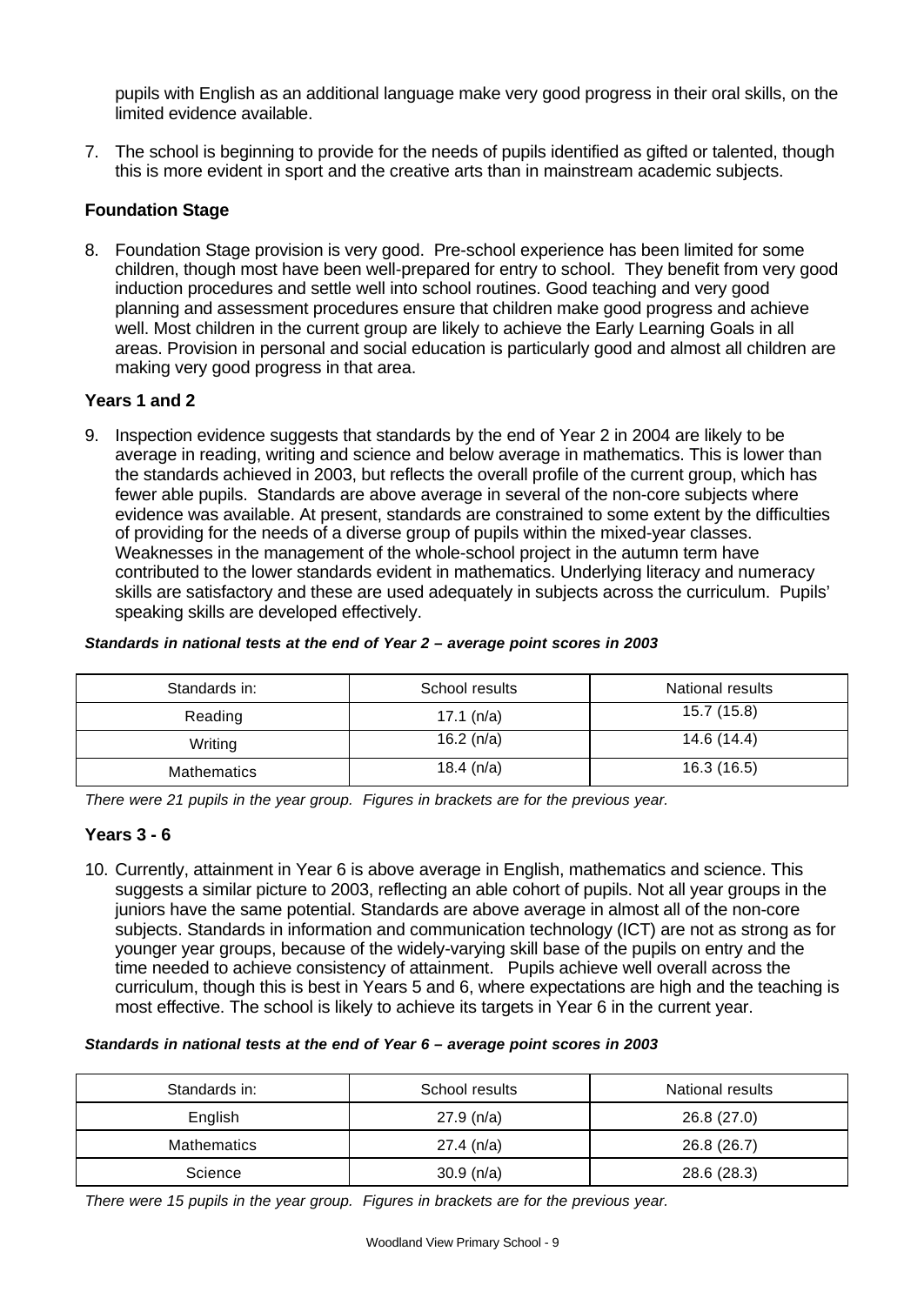11. Pupils' literacy skills are good and promoted well across the curriculum. Numeracy skills are satisfactory, reflecting the weaker leadership and lower profile of mathematics generally in the school. In science, practical and investigative activities are becoming better-established and this is helping to raise standards. Pupils' skills in ICT are improving rapidly. Staff are very competent users of ICT and this underpins the good progress. There is good planned cross-curricular use of ICT.

#### **Pupils' attitudes, values and other personal qualities**

Attendance and punctuality are **very good**. Pupils' attitudes and behaviour are **good**. Their spiritual, moral, social and cultural development is **very good**, as is the quality of their relationships.

#### **Main strengths and weaknesses**

- Pupils enjoy coming to school and arrive in good time.
- Very good provision for pupils' spiritual, moral, social and cultural development leads to very good relationships and very good social awareness.
- Pupils' good attitudes and behaviour contribute to the positive learning environment.

- 12. Pupils' positive attitudes support their learning well. They like school and are willing to work hard. From the Reception classes to Year 6, positive attitudes are nurtured well and pupils take full advantage of what the school offers. Most children in Reception exceed the level expected in their personal and social development by the end of the Reception year. Pupils are happy to talk about their life and work in school, readily giving details about the many things, such as friends, music and sport, that they enjoy.
- 13. Behaviour in and around the school is good overall. In lessons it is often very good, enabling learning to take place unhindered. Staff have high expectations for behaviour and pupils respond well to these expectations. The school has a range of good strategies to combat any anti-social behaviour and harassment. Pupils generally get on well with each other and bullying is rarely an issue. If it does occur pupils are confident that it will be dealt with. No pupil has been excluded since the school opened.
- 14. The quality of relationships between pupils and between pupils and adults is very good. New pupils are helped to settle quickly and happily through the very supportive relationships which exist across the school. Working in this cohesive community enables all pupils to learn and achieve effectively. Pupils of all ages play together amicably and socially at lunch and break. They value friendships highly. Staff promote tolerance, concern and sensitivity towards others very well. They consistently boost pupils' self-esteem and self-belief, so that pupils are prepared to tackle new areas of learning with confidence. Pupils of all ages respond well to opportunities to take on responsibilities for a wide range of tasks.
- 15. Pupils' spiritual, moral, social and cultural development is very good. They have a sense of awe and wonder in relation to the natural world and the spirituality of the world is captured and reiterated in assemblies and religious education. The local churches make a valuable contribution to this. Pupils value fair play and talk openly and with thoughtfulness about moral dilemmas. Their understanding of their own rich culture is very good. They have a very good understanding of their place in the world and are learning about, and developing respect for, the beliefs of others through effective multicultural provision. Their social skills are developing very well and they are growing into responsible citizens. They are keen to contribute to the school community and make sensible suggestions about improvements when they are consulted. Well planned assemblies and circle time play an important part in pupils' self development, with time provided for reflection and questions.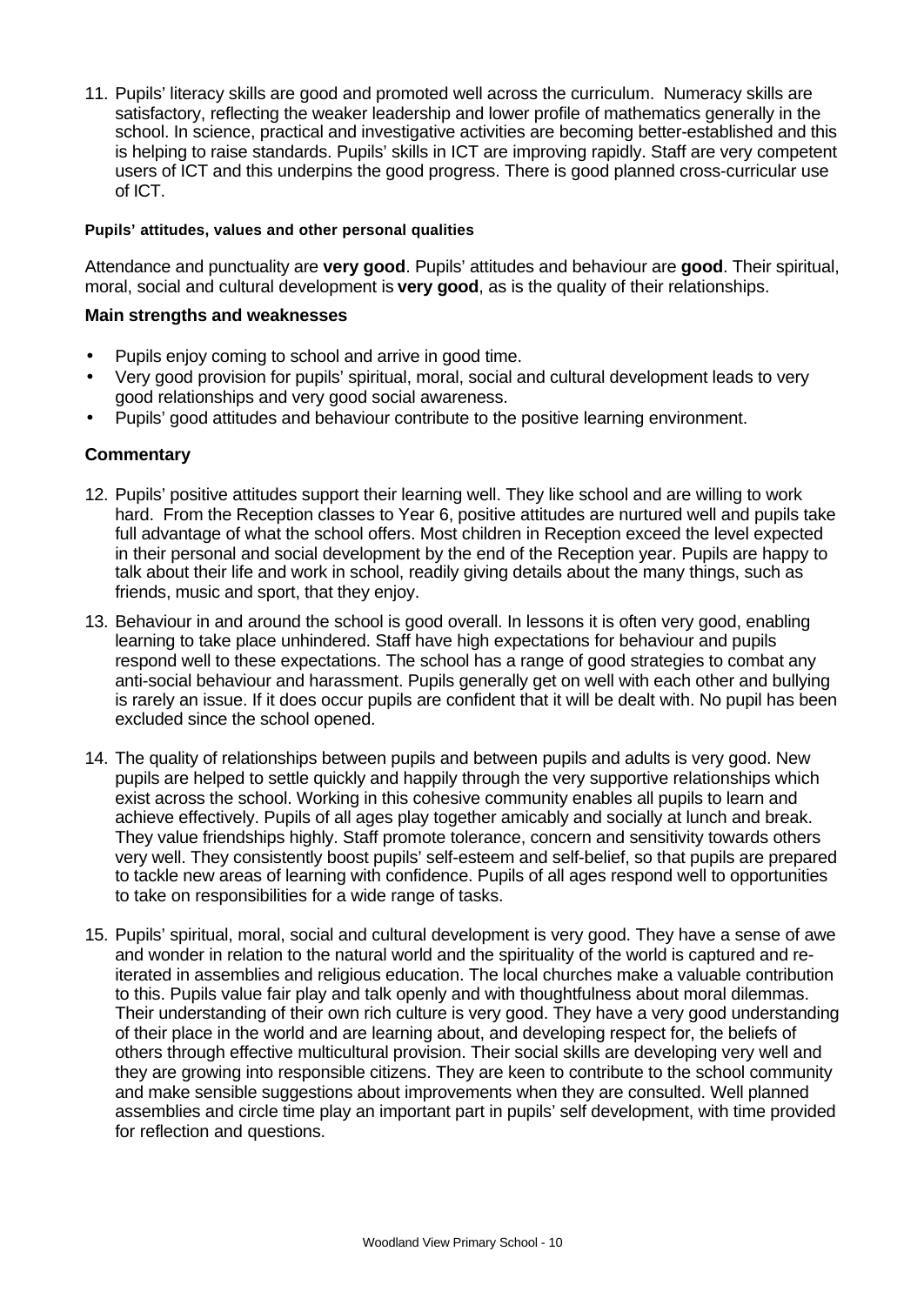#### *Attendance in the latest complete reporting year 2002-2003*

| Authorised absence |     |  | Unauthorised absence |      |
|--------------------|-----|--|----------------------|------|
| School data        |     |  | School data          |      |
| National data      | 5.4 |  | National data        | () 4 |

*The table gives the percentage of half days (sessions) missed through absence for the latest complete reporting year.*

16. The school promotes good attendance effectively. Parents respond to this very well and the resulting attendance rates are well above those in many primary schools, with little unauthorised absence. The school gates are closed promptly and late arrivals are meticulously recorded. Consequently, parents and children make every effort to arrive on time. There is very little lateness.

#### **QUALITY OF EDUCATION PROVIDED BY THE SCHOOL**

The quality of education is **good**. Teaching and learning are **good**. The curriculum is **good**, with very good extra-curricular provision.

#### **Teaching and learning**

Teaching is **good** overall. In the most effective lessons, expectations are high, pupils are challenged well and learning proceeds at a brisk pace. Teachers make effective use of assessment information to plan future work, particularly in the Foundation Stage.

#### **Main strengths and weaknesses**

- Where teaching is best, pupils make good progress and achieve well.
- Pupils' good attitudes contribute strongly to the good learning seen.
- Teachers' use of assessment information to plan future work is good overall. Lessons are planned effectively to meet pupils' needs.
- Teaching assistants support pupils with special educational needs very well.
- Pupils are encouraged to evaluate their own work and to become independent learners.

#### **Commentary**

17. Since the school opened, the number of staff has grown steadily as pupil enrolment has increased. This is beginning to stabilise and the current team is purposeful and highly committed, although the majority are at an early stage in their careers. Although there is some variability, the overall quality of teaching is good at present.

#### *Summary of teaching observed during the inspection in 41 lessons*

| Excellent | Very good | Good     | Satisfactorv | Unsatisfactory | Poor | Very Poor |
|-----------|-----------|----------|--------------|----------------|------|-----------|
| 2 (5%)    | 12 (29%)  | 19 (46%) |              | $(0\%)$        | (0%) | (0%)      |

*The table gives the number of lessons observed in each of the seven categories used to make judgements about lessons; figures in brackets show percentages where 30 or more lessons are seen.*

18. Foundation Stage staff have a very good understanding of the areas of learning and work well in partnership with parents to enable children to learn well. The overall quality of teaching and learning is good with some very good lessons observed. Other adults provide very good support. Lessons are well prepared and planning is very good, taking very good account of individual needs. Staff have worked hard to achieve a good balance between activities selected by the children and those which are adult-directed and this approach is now working well.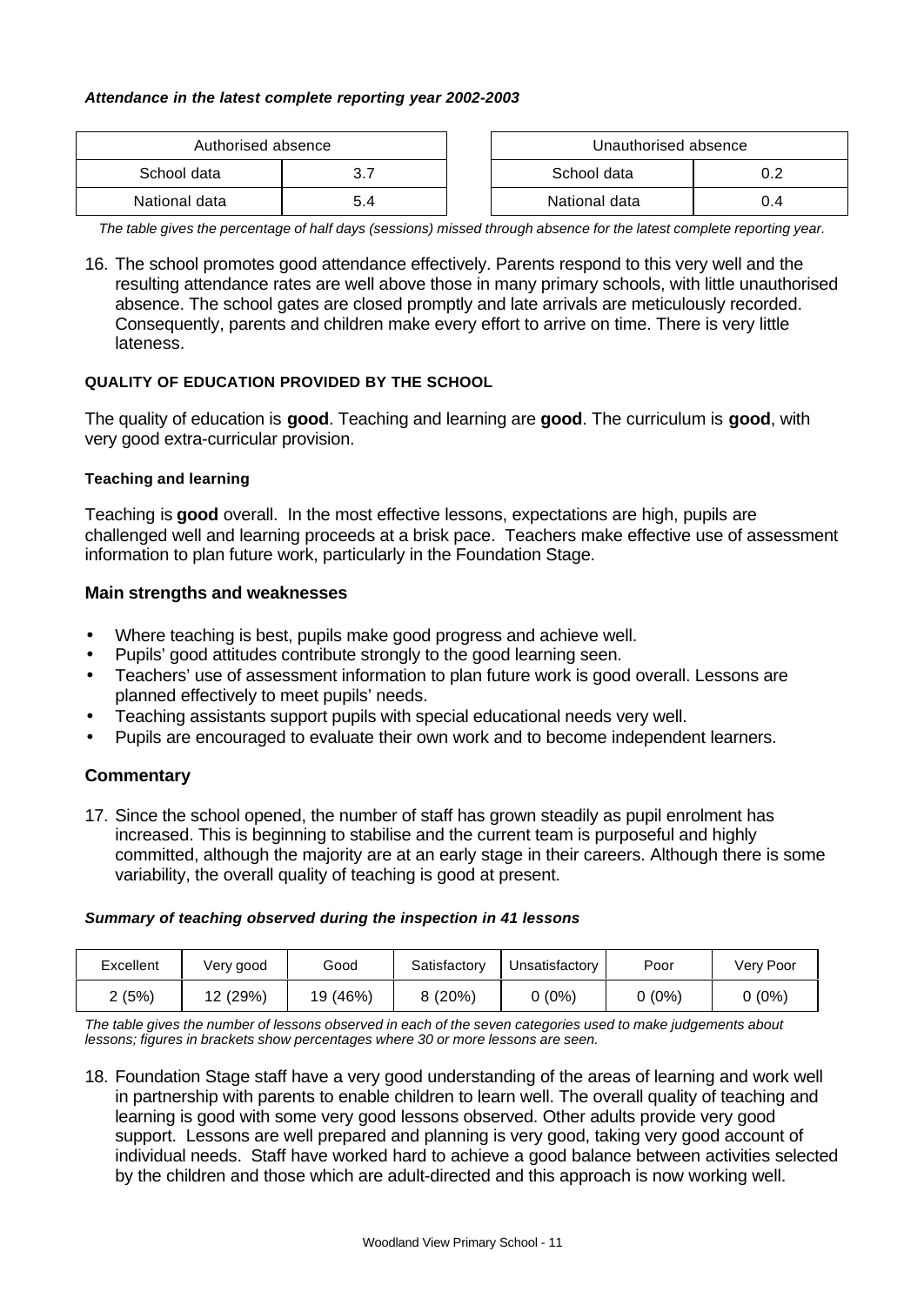Relationships are very good. Children's progress is carefully assessed and recorded. Assessment systems are thorough.

- 19. In the main school, teaching is good overall. However, there are variations across the school. The strongest teaching and the best achievement was seen in Years 5 and 6. Here, all teaching observed was good or better, while more than half was very good or excellent. In these years, pupils are challenged very well – and respond very positively to this approach. The teaching is rigorous and thorough and motivates pupils particularly well. Two excellent lessons were observed, both in Year 6, including an impressive, moving and motivating lesson in religious education. The level of challenge is least good in Years 1 and 2, where teaching is satisfactory overall (though still with some good lessons). To an extent this reflects the lack of a strong role model at that level. Primarily, however, it underlines the significant challenge of providing adequately for the considerable diversity of age, aptitude, maturity and prior experience in the two-year cohorts in that phase. Pupils in Years 1 and 2 are not making as much progress as those further up the school.
- 20. Pupils have entered the school with a diversity of early experiences. The school encourages them to be self-sufficient in their learning and to develop independence. Teachers question pupils well and in the best lessons encourage them to think strategically, to devise ways of approaching a problem which can be applied, or creatively adapted, on other occasions. This approach was used well, for example, in mathematics lessons in Years 5 and 6. Planning is very thorough across the school and well-focused on individual needs, although on occasion the implementation of planned activities is less successful.
- 21. Pupils with special educational needs are well taught both in lessons and when they are withdrawn. Assessment structures are good and detailed individual education plans are drawn up, outlining the intervention needed. Work is well matched to pupils' needs and basic skills are taught effectively. Classroom assistants give good support throughout the school. They are well briefed and know the pupils really well. Their positive manner encourages pupils to persevere and this makes a significant contribution to their learning. The school has developed good links with outside agencies for additional support and advice. The very few pupils with English as an additional language are similarly supported and, on the limited evidence available, make very good progress.
- 22. Teachers' methods are chosen well to assist pupils in gaining knowledge and developing understanding. There is, for example, a high level of first-hand learning in music and in history and geography, which are well-supported by visits and visitors. Staff are making very effective use of ICT in planning and presenting their lessons and this provides a very good example for pupils. The school has developed very good planning structures with plenty of guidance for staff to draw on. Staff are working to identify curriculum links between subjects. Very good links have been made, for example, between ICT units and other subjects, although there is further work to be done. Clear objectives are set for learning. These are frequently referred to in lessons. Good use overall is made of assessment to support the planning of work which is appropriately matched to pupils' needs and capabilities. Pupils are often given helpful comments when their work is marked, to help them improve their future work, although the quality of comments and rigour of marking is variable across the school. Pupils are increasingly encouraged to evaluate their own work and that of others. This was evident in several lessons in physical education and English and could be applied in other subjects.
- 23. Teachers make increasingly good use of data to track pupils' progress and identify areas of weakness. Progress is effectively tracked in writing and numeracy every half term, and this helps with target-setting. Individual targets are set in English and mathematics and pupils appear to have a good knowledge of these. Outline assessment procedures are in place for most non-core subjects. The use of homework to support pupils' achievement is satisfactory.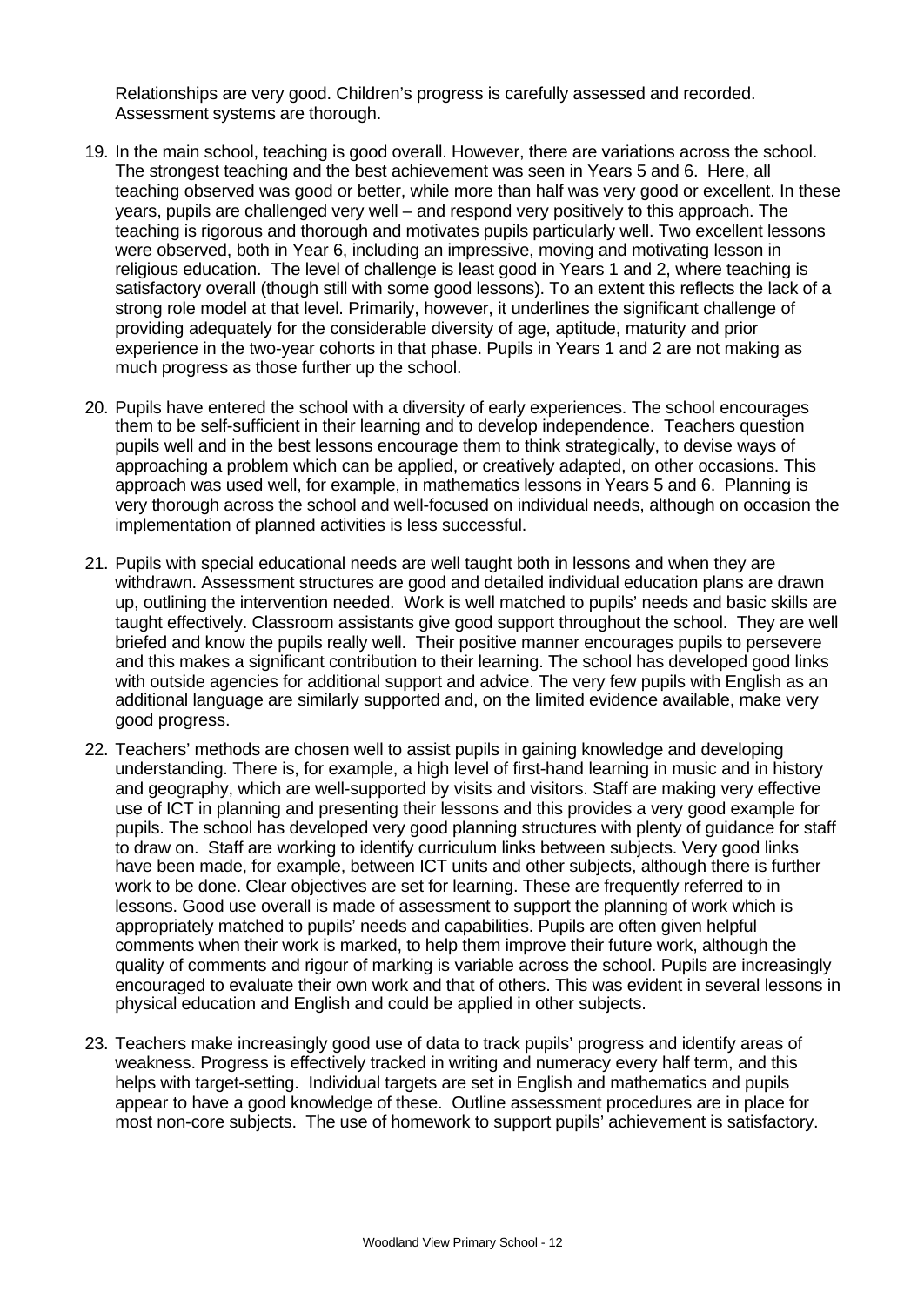#### **The curriculum**

The curriculum is **very good**. There are very good opportunities for enrichment in the arts and sport and through visits and visitors to school. The accommodation is excellent; resources are very good.

#### **Main strengths and weaknesses**

- The recent whole school multi-cultural, multi-disciplinary project has been an enriching experience for pupils.
- Provision for pupils with special educational needs is very good.
- There is a very good range of club activities for pupils in the juniors.
- There are few clubs for pupils in infant classes.

- 24. From the outset the school has achieved a broad and balanced curriculum for all pupils. The Foundation Stage curriculum is very good. A particularly good feature is the retention of aspects of the Foundation Stage approach in the early months of Year 1 so that pupils make an easy transition to more formal learning. Schemes of work are in place for all subjects. These have been appropriately adapted from national guidelines. The focus is now on building planned links between subjects so that English, mathematics and ICT are used more effectively to extend learning across the curriculum.
- 25. The whole-school World Music project which focused on the arts was a particularly rich experience for pupils, drawing on many outside experts including artists, musicians, dancers and storytellers. Similar projects may become a regular feature of the extended curriculum.
- 26. There are regular visits to local places of interest to support learning, such as the Ashmolean Museum, RAF Cosford, Sulgrave Manor and Shakespeare 4 Kidz. Residential visits are arranged to locations in Britain and Europe. There are very good extra-curricular opportunities for junior pupils, including a wide range of sports and musical activities, art and craft, cooking and gardening, some of which are run by teachers and some by private organisations. Few extra-curricular opportunities, however, are open to younger pupils.
- 27. Pupils with special educational needs are supported very well in lessons and during withdrawal sessions. Their needs are set out clearly in individual education plans that are well prepared with measurable targets. There are good procedures for identifying pupils with special educational needs. Care is taken to ensure that any pupils who are withdrawn from lessons for support or music tuition do not always miss the same lessons. Although the school is beginning to identify pupils with special gifts and talents, they are at an early stage of providing extension and enrichment tasks to challenge them effectively in academic subjects. The very few pupils with English as an additional language are supported very well, mainly by classroom support staff, and the curriculum is modified appropriately to take account of their needs.
- 28. There is a good match of teachers and assistants for the present number of pupils. Teachers have a good range of specialisms between them, although their experience as teachers is relatively limited. Learning support assistants for pupils with special educational needs are very experienced and effective. Classroom assistants receive appropriate training within school and liaise well with each other and class teachers.
- 29. The accommodation is excellent. Classrooms have attractive displays of pupils' work and reference information. Storage facilities are good. Good specialist rooms are available for music, art and ICT. There are generous outdoor hard and grassed play areas, which will be further enhanced when newly planted shrubs and trees have matured. Plans to make the hard areas more attractive and to encourage imaginative play are well-advanced. Resources for the planned curriculum are very good. Accommodation for children in the Foundation Stage is excellent; resources are very good.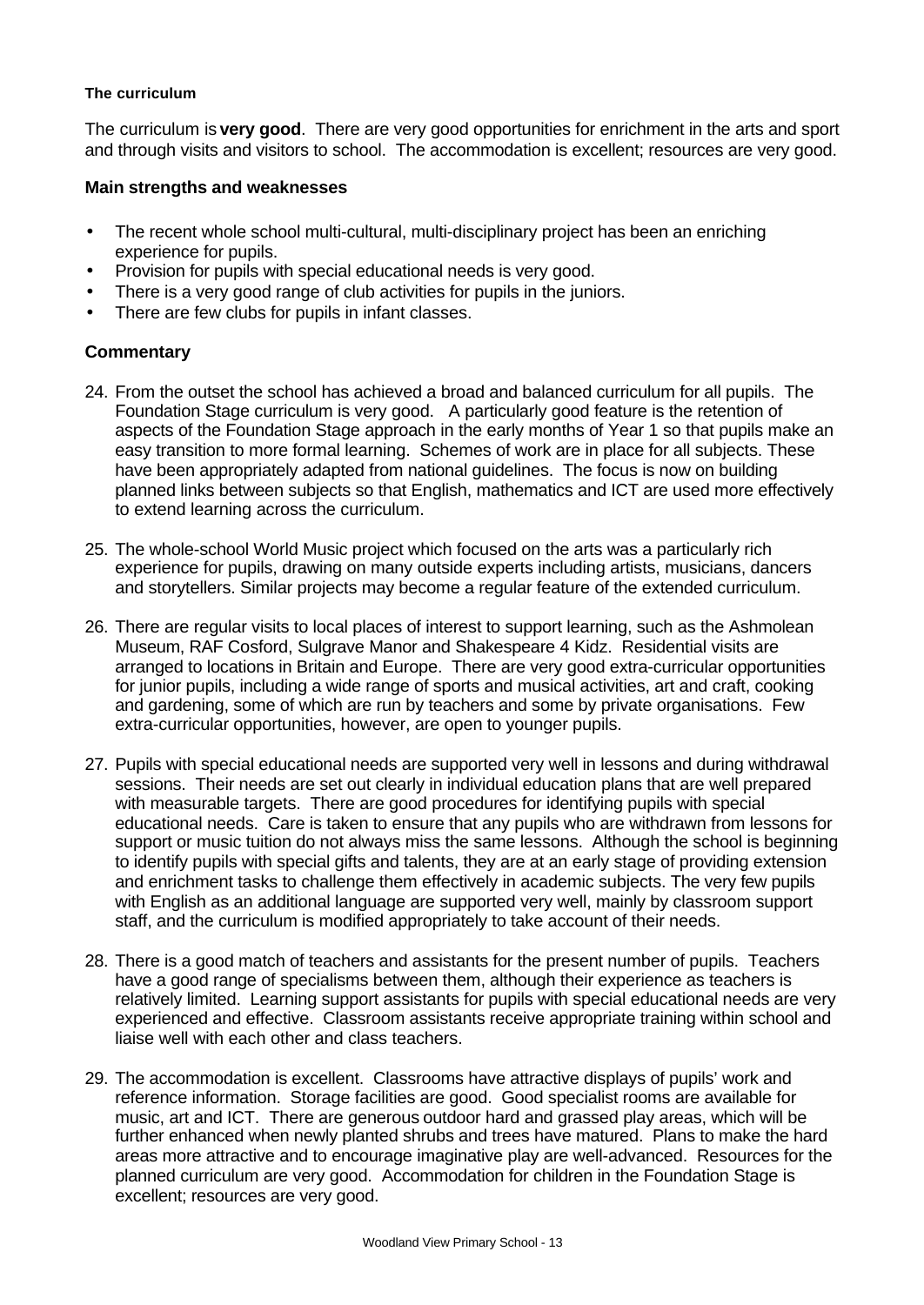#### **Care, guidance and support**

Provision for the care, welfare, health and safety of pupils is **very good** and the quality of support, advice and guidance available to them is **good**. Pupils are involved well in the life of the school. Their suggestions and ideas are valued.

#### **Main strengths and weaknesses**

- Induction arrangements for pupils on joining the school are excellent, enabling them to settle quickly and happily.
- Very good care is taken of the pupils.
- Pupils are fully involved in the life of the school; their ideas and suggestions are respected.
- All pupils, including those with special educational needs, are supported well.
- Guidance to pupils on how to improve their work is good overall.

## **Commentary**

- 30. New pupils settle quickly and happily into school life as a result of the excellent arrangements for inducting new pupils. This is a significant achievement for the school as new pupils have been arriving constantly since the school opened.
- 31. The quality of relationships between staff and pupils is very good. This is evident in the mutual respect seen in interactions across the school. The headteacher has had recent training in child protection and briefs his staff very well. Health and safety matters are given a high priority, with the governing body fully involved. Their very able work on the draft policy is one instance of this. All staff are committed to making the school as safe an environment as possible. Lunchtime staff are competent at supervising the pupils and the occasional accident is dealt with very well.
- 32. Pupils have a good idea of how to get better and understand what they are expected to achieve, especially in English and science. Understanding of what they need to do to improve their learning is also good in mathematics in the juniors, but in Years 1 and 2 this knowledge is less secure. Year 6 pupils are able to state at which level they are working, what they aim to achieve in the national tests and what they have to do to attain this. In some subjects, such as physical education, there are good opportunities for pupils to evaluate their own performance and that of others. Pupils with special educational needs and those for whom English is not their home language are supported well in the school and consequently achieve well.
- 33. Pupils are successfully involved in the life of the school with their views being sought both formally and informally. They express their views responsibly and the staff treat their comments with respect. The *Playground Partnership* grew out of one such consultation. Pupils can see that improvements have been made following discussion of their ideas and suggestions and this contributes to pupils feeling valued members of the school community.

#### **Partnership with parents, other schools and the community**

The school's links with parents and the community are **good**. There are **good** links being built with other schools.

#### **Main strengths and weaknesses**

- Parents are overwhelmingly positive in their views of the school.
- Communication with parents and carers is good.
- Parents support children's learning well.
- The school is building successful links with the community.
- Good links with other schools are being developed, although these are not yet fully effective.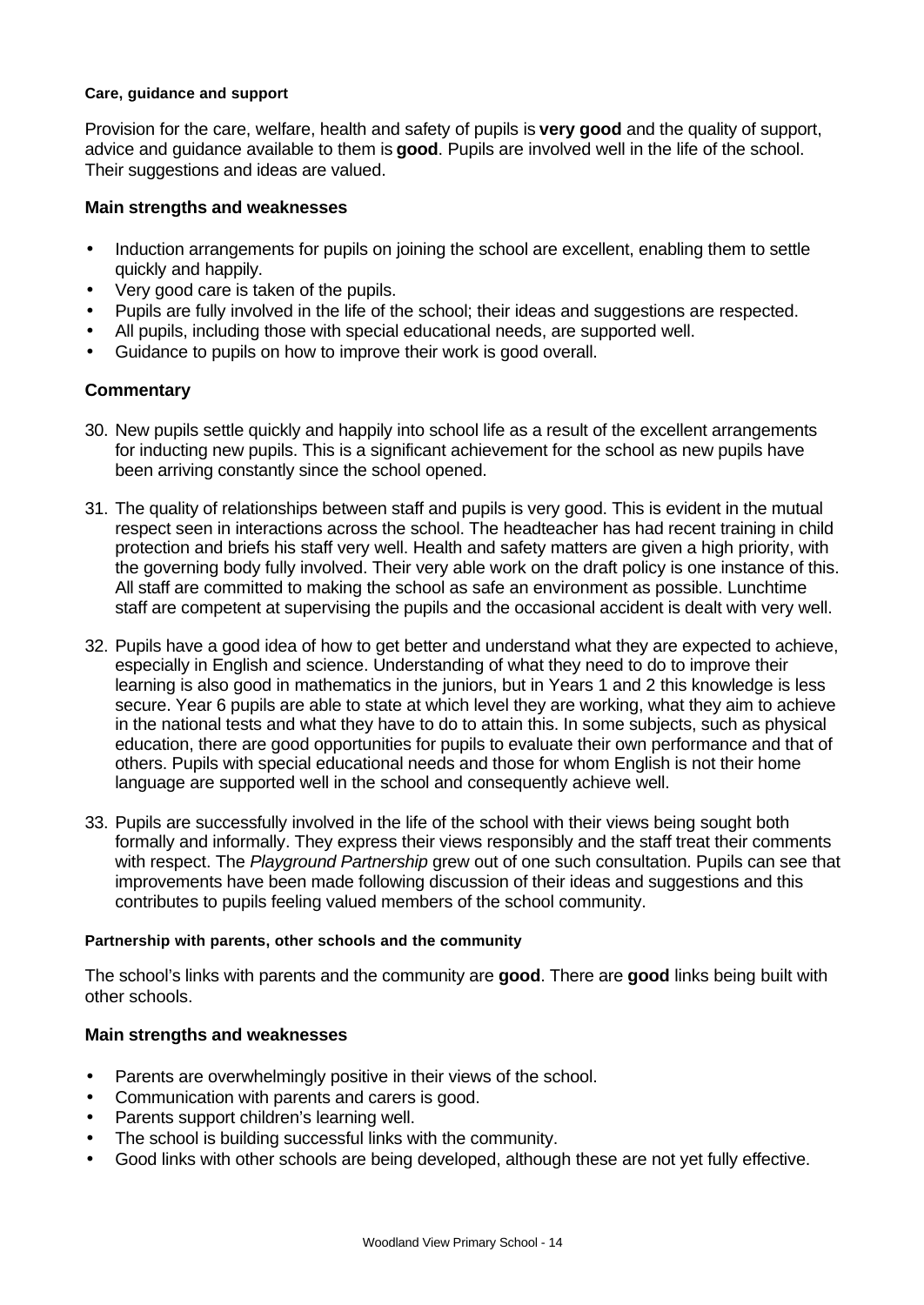- 34. Parents value what this new school offers and achieves. They are particularly pleased with the way in which their children settle down and become a valued part of the school community. They appreciate the caring inclusive ethos and are supportive of its values.
- 35. There is a small core of regular parent helpers and members of the community who work in the school. For instance, the daunting task of entering all of the library books on a database has just been completed by a group of volunteers. This will support the curriculum and pupils' personal development; the pupils can find books more easily, staff are able to know what books are available and the teaching of library and ICT skills can be enhanced by using the system. For all those who help in the school, there are useful guidelines. The school greatly values the parental support given both at home and in school, and which has a positive effect on pupils' progress.
- 36. The school effectively communicates both orally and in writing with parents and carers. In January the school consulted parents over a wide range of topics and half of them replied. The school carefully analysed the responses which sometimes involved long comments. There was an overall 95 per cent satisfaction rate. The inspectors' evidence found no significant areas of dissatisfaction and confirms the positive findings of this questionnaire. A few parents think that the amount of homework is too little or too much, but the inspectors found that the amount was appropriate. Most parents believe the school listens to them and their views are taken into account. They are happy to approach staff to ask for information and help.
- 37. Written information is also good, with some very good features. There is a wide range of publications which give up-to-date news of events and curriculum matters. The booklet given to parents before their children start Reception is useful as it gives ways of preparing children for school to help them to settle happily. Booklets and newsletters keep parents up-to-date, provide curriculum information and outline ways in which they can support children's learning. Parents appreciate the end of year reports, which include individual targets for improvement. A small number of parents would like further information about their child's progress in terms of how well their child is doing in relation to others nationally.
- 38. The school is proactive in building productive links with the community. Until recently, the school acted as the community centre for the new estate. As a new school, traditions are being laid down, such as the Summer Garden Party, which attract and involve the whole community. The Friends of Woodland View are active in fundraising, running social events and raising the profile of the school. Members of the community, such as representatives from local churches, visit the school. These links are developing well.
- 39. Good links are being developed with other schools, particularly with the local secondary sports college and a cluster of local primary schools. These will enable Woodland View to share expertise in curriculum and other areas. Transfer arrangements to the sports college are in place and are satisfactory. A Bridging Unit has been established, where work started in Year 6 is completed in the secondary school. There are good links with the Breakfast and After-School Club, formerly based in the school, but now sited in the adjacent Community Centre.

#### **LEADERSHIP AND MANAGEMENT**

The leadership of the headteacher is **very good**. Management and governance are **very good**. The headteacher is ably supported by a highly skilled deputy headteacher. With the support of a committed and increasingly effective governing body they are developing a highly inclusive school.

#### **Main strengths and weaknesses**.

- The headteacher provides very good leadership, with a very clear vision for the school.
- The deputy head is a very good role model for staff. Her leadership of English is excellent.
- Very good emphasis has been placed on developing the school as a community.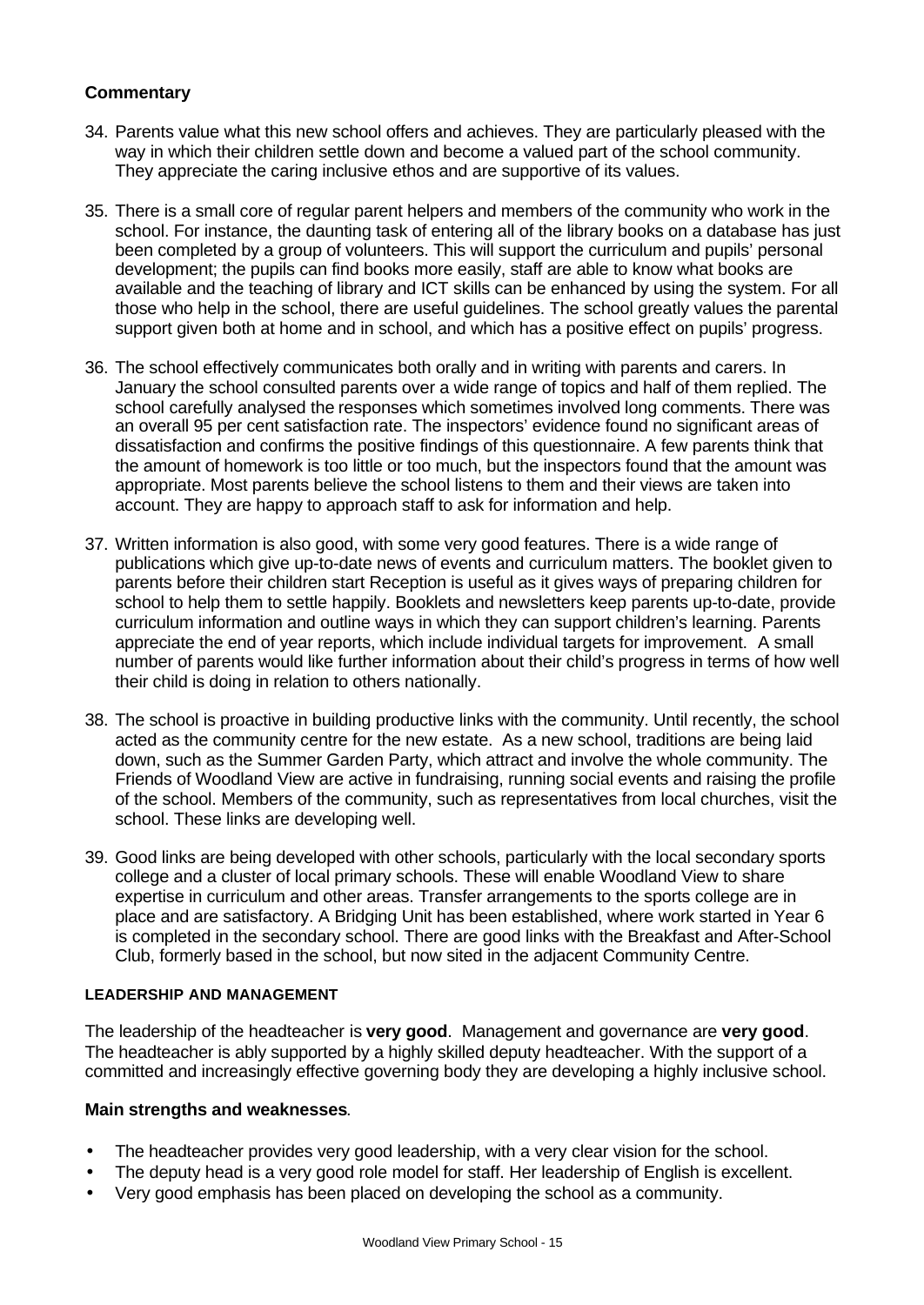- The deployment of support staff is very good; they are highly effective in support of pupils with special educational needs and those whose home language is not English.
- Governors are fully involved and informed, with very good awareness of the school's strengths and weaknesses.
- Financial planning is well-managed. General administration is very good.
- The co-ordination of mathematics is an area for development.

- 40. The headteacher provides very good leadership that motivates colleagues and enables the school to effect improvement at a good pace. A shared vision and high expectations provide a firm steer to the school's work and good teaching overall ensures that pupils achieve well. A very positive start has been made since the school opened.
- 41. The headteacher leads the school with the full support and confidence of the governors. Underpinning the work of the school is the headteacher's very clear sense of purpose and the drive given to 'Educating the whole child'. The school is highly inclusive and effective policies are beginning to ensure that the needs of all pupils are being met. All statutory requirements are met.
- 42. The very good leadership of the headteacher has led to the successful establishment of a staff team who are fully committed to making good provision for the all-round development of pupils. In close partnership with his very able deputy headteacher he has created a positive, purposeful ethos. Her leadership and management of English are excellent and she provides an excellent role-model for other staff. Together they are committed to training the members of the recently formed middle management as team leaders in the performance management process. Monitoring has been effectively carried out by the headteacher and deputy. They have identified where marking was inconsistent and the need to develop more formal assessment procedures in foundation subjects. Monitoring is also clearly linked to setting targets for staff that are related to performance management. However, the management of mathematics is in need of improvement, in order to raise standards and achievement. There are very effective systems to support staff new to the school. Target setting is firmly established in English and mathematics; however, the school is considering the potential for target setting in other subjects.
- 43. This is an inclusive school where all pupils are valued. The monitoring and assessing of pupils' attainment and progress has been crucial to the provision of appropriate teaching and support for individuals and groups. The leadership of the work for pupils with special educational needs and pupils whose home language is not English is very good, ensuring that these pupils are well supported through the very good work of the support staff.
- 44. The management of the school is very good. There are effective procedures in place to enable the school to run smoothly on a day-to-day basis. There are effective strategies for evaluating how well the school is doing in order to plan for the future. The Administrative Officer and Administrative Assistant provide very effective administrative and financial support. However, office staff are challenged to cover the current workload within the time available.
- 45. The governance of the school is very good. The newly appointed Chair of Governors is beginning to give a very good direction to the work of the governing body. They share a common purpose that puts children's achievement and welfare first. Governors are well aware of the school's strengths and weaknesses and act as a critical friend. They have been fully involved in planning and prioritising issues in the Creation Plan and are now involved with developing the school's first School Improvement Plan. They have a very good understanding of the work of the school through regular reports by the headteacher and co-ordinators and through personal visits to see at first hand what is going on in their subject area.
- 46. The teaching assistants support teachers very well. There is a very good team spirit amongst the staff, although their overall level of experience in the profession is relatively low. Staff make a very positive contribution to pupils' learning and development and there is a shared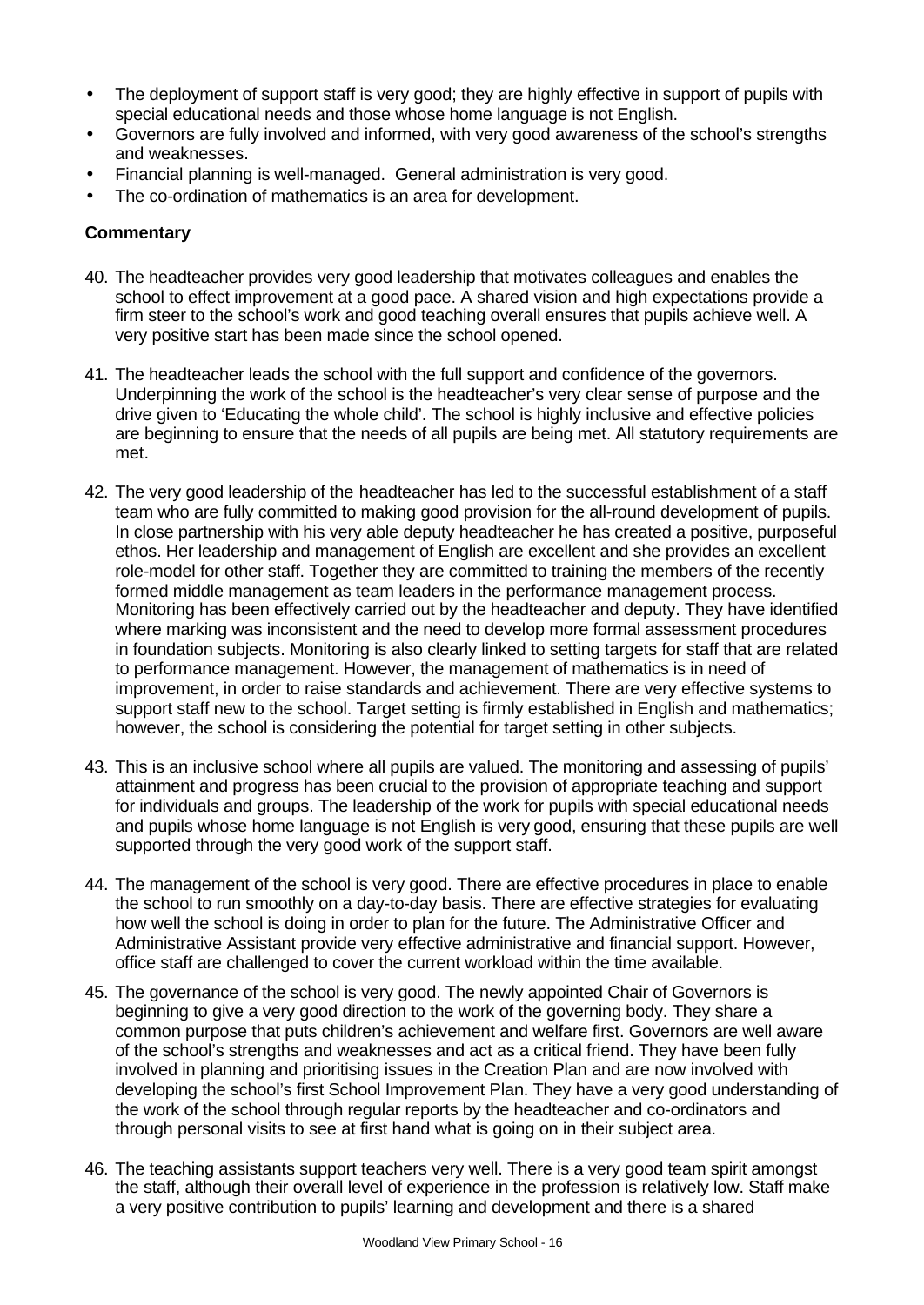commitment to ensure that the pupils succeed. Provision for the professional development of staff is very good.

#### *Financial information for the period September 2002 to March 2003 \*\**

| Income and expenditure $(E)$ |         | Balances (£)                   |
|------------------------------|---------|--------------------------------|
| Total income                 | 289,051 | Balance from previous year     |
| Total expenditure            | 275,755 | Balance carried forward to the |
| Expenditure per pupil        | n/a     |                                |

| Income and expenditure $(E)$ |         | Balances (£)                        |        |
|------------------------------|---------|-------------------------------------|--------|
| Total income                 | 289.051 | Balance from previous year<br>n/a   |        |
| Total expenditure            | 275.755 | Balance carried forward to the next | 13.296 |

47. The governing body manages school funds well. Governors are increasingly rigorous in evaluating the effectiveness of spending decisions. Principles of best value are well understood and applied and efficient systems are in place to ensure that the school gains value for money. Financial and general administration in the school is currently very efficient. The school meets the needs of its pupils well and currently provides **good** value for money.

*\*\* The income and expenditure shown cover only part of the school's first year, with constantly increasing enrolment and many exceptional items of expenditure. It does not provide a reliable indication of likely spending patterns as the school becomes established.*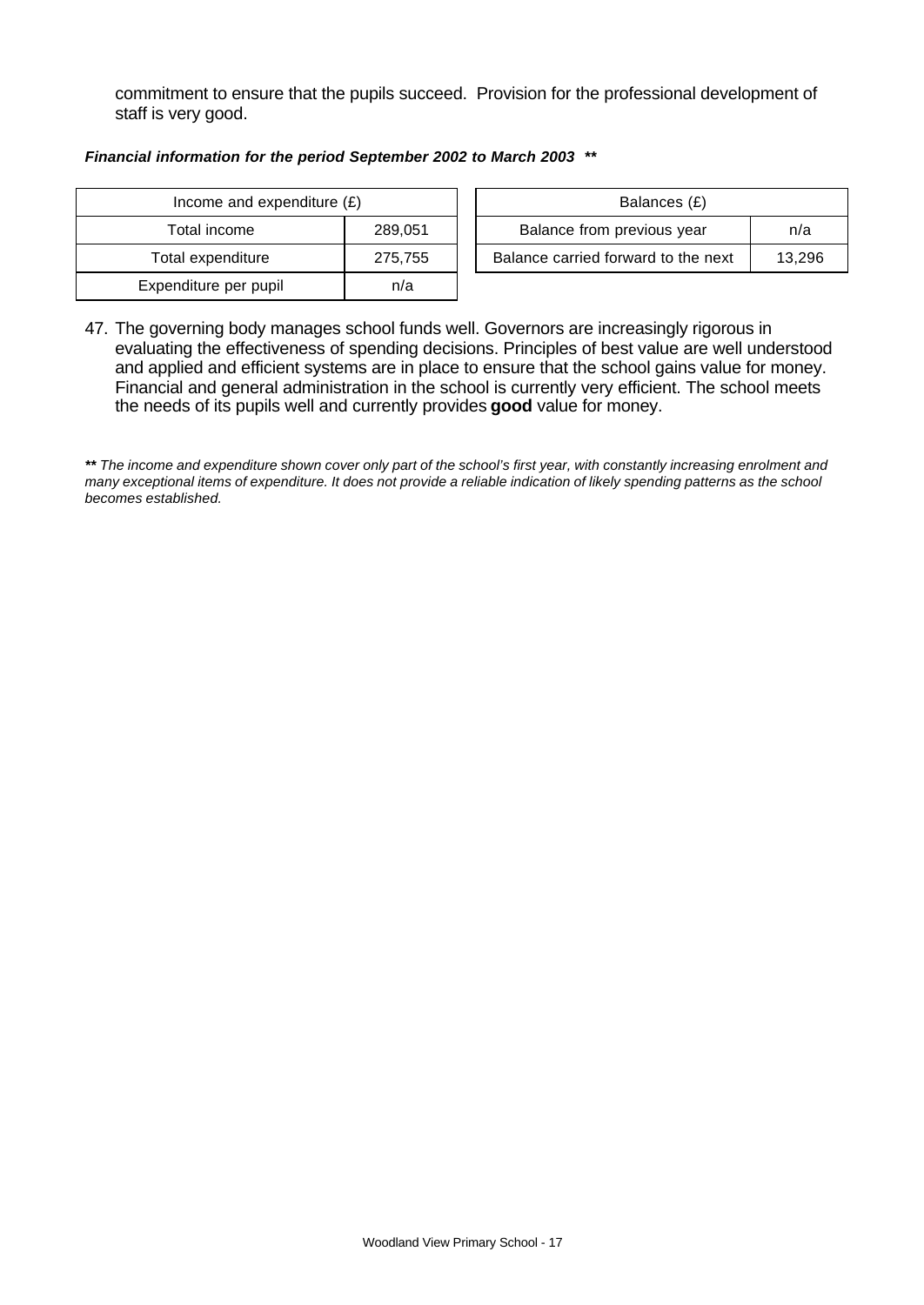## **PART C: THE QUALITY OF EDUCATION IN AREAS OF LEARNING, SUBJECTS AND COURSES**

#### **AREAS OF LEARNING IN THE FOUNDATION STAGE**

Provision in the Foundation Stage is **very good.** Children receive a very good start to their education in the Foundation Stage. Teaching is consistently good and often very good. Children benefit from a very good, well-planned curriculum. There is a good balance between self-selected and adult directed activities, with a strong emphasis on the development of literacy skills. The leadership and management of the Foundation Stage are very good. Very good support from other adults makes a valuable contribution to children's learning. Good assessment procedures are used well to plan the next stages of learning. Children are prepared well to transfer to Year 1.

Children enter the Reception classes in the September of the year in which they will be five. There are currently 48 children in the Foundation Stage. At present there are no children identified with special educational needs and no children for whom English is an additional language. Very good induction procedures ease the transition from home to school and establish good links with parents, who are very positive about the start children receive to their education. Pre-school experience for a number of children is limited. Attainment on entry is broadly average. Progress is good in all areas of learning and in their personal, social and emotional development children make very good progress. They are likely to achieve all the Early Learning Goals; the majority will exceed these by the time they enter Year 1.

#### **PERSONAL, SOCIAL AND EMOTIONAL DEVELOPMENT**

Provision in personal, social and emotional development is **very good**.

#### **Main strengths and weaknesses**

- Teaching is consistently very good and children achieve very well.
- Classroom routines are very well established.
- Every opportunity is taken to enhance children's development.
- Personal, social and emotional development is integral to all class activities.

#### **Commentary**

48. Children enter the school with the expected range of skills in personal, social and emotional development. These skills develop very well within the Reception classes and progress is rapid as a result of the very well planned curriculum, very good teaching, excellent relationships and very high expectations of behaviour. Children quickly learn classroom routines. They listen carefully to instructions and participate enthusiastically in all class activities. Adults provide good role models for children, demonstrating a calm but rigorous approach to work. Children are happy to come to school and eager to learn. They are encouraged to share, take turns and put up their hands when responding to questions. They are expected to take responsibility for clearing their workspace at the end of the activities and show a good level of independence when doing so. Most children are likely to exceed the Early Learning Goals in this area of learning.

#### **COMMUNICATION, LANGUAGE AND LITERACY**

Provision in communication, language and literacy is **very good**.

#### **Main strengths and weaknesses**

- Teaching and learning are consistently good.
- Children achieve well overall, but particularly well in speaking and listening.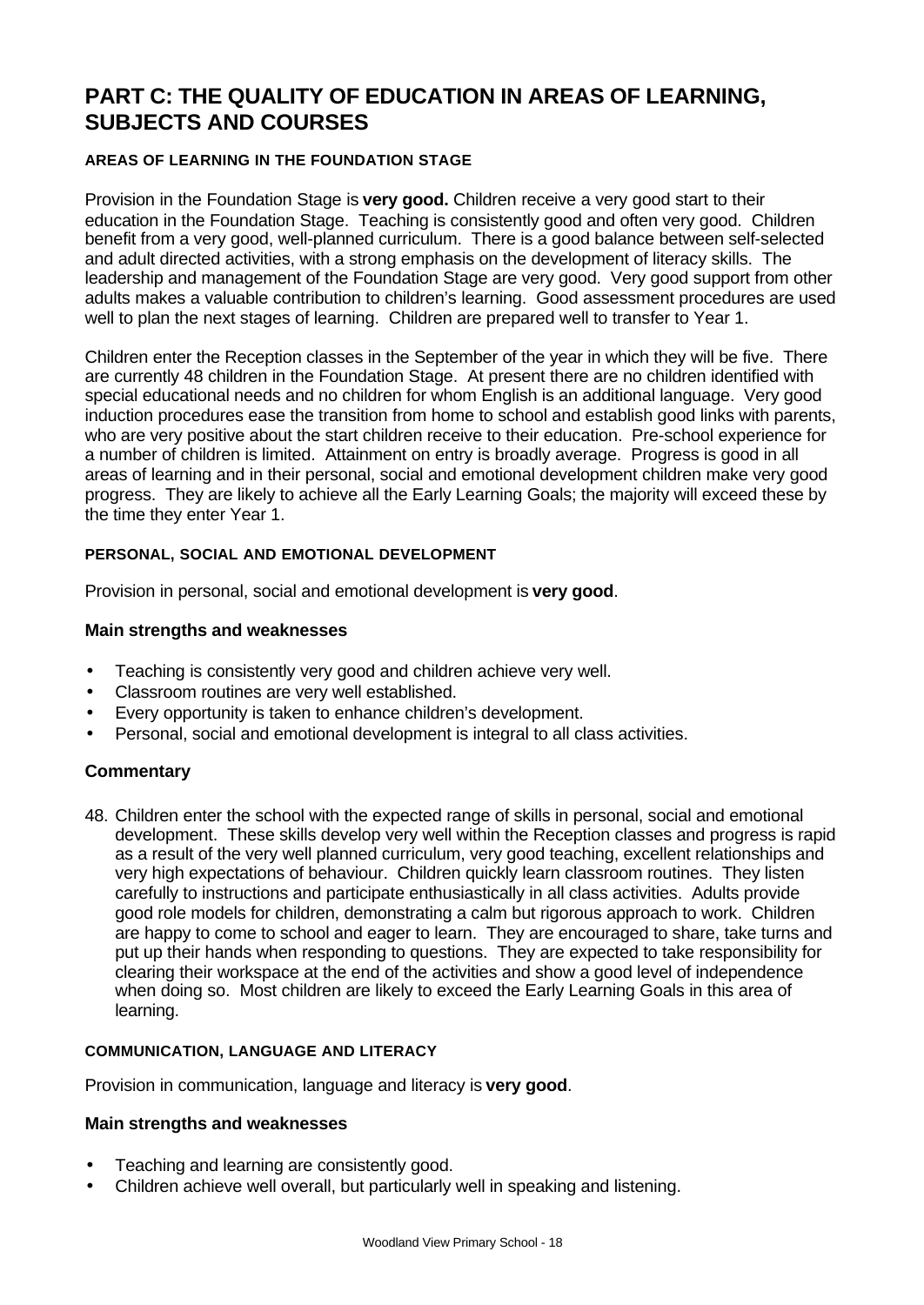49. Attainment is average when children start in the Foundation Stage. They achieve well and make good progress as a result of very well planned activities. Very good relationships with teaching and support staff enable children to settle quickly. They listen well, follow instructions carefully and are confident when speaking to adults and other children. They are given good opportunities to develop an appreciation of books, which they take home daily. Home-school reading diaries reflect the good support most children receive at home. Most children know a good number of initial sounds and a significant number are reading the early books in the reading scheme. There are many opportunities for children to engage in purposeful early writing activities. They make shopping lists, create a Caribbean menu, send postcards from the bears and write instructions for making Angel Delight. In a well planned writing activity, higher attaining children write a letter home independently, telling them what they enjoy doing and who is their best friend. The class teacher extends conversations well and children respond articulately. They show good independence using words displayed in the learning environment. Children's language skills are developed well as a result of activities based on their needs and regular well focused questions that challenge children to use their language and extend their skills in a variety of situations. These include well planned role play activities in the doctor's surgery, hospital and post office. All are likely to achieve the Early Learning Goals by the time they start in Year 1 and the majority will exceed these.

#### **MATHEMATICAL DEVELOPMENT**

Provision in mathematical development is **very good**.

#### **Main strengths and weaknesses**

- Teaching and learning are consistently good.
- Basic number skills are reinforced very well.
- A good variety of practical activities are provided to help children learn.

- 50. Children enter the Foundation Stage with average mathematical skills. They achieve well as a result of consistently good teaching with very well planned activities, carefully matched to their abilities. A variety of songs and number rhymes support children's learning very well. They count and recognise numbers up to 20. They count in 10's and know some numbers that add up to 10. Higher attainers count well in 10's, starting at numbers other than zero.
- 51. Higher attainers and average children record simple addition sums. Children have a good understanding of mathematical vocabulary such as 'taller/shorter, heavier/lighter'. When questioned about heavy and light parcels one able boy explains, 'the biggest thing is not necessarily the heaviest'. Most children complete a repeating pattern independently. They can sort, match and sequence objects in order, suggesting different ways for sorting letters - for example, by size, colour and address. Post office role-play contributes well to children's understanding of weighing and measuring and handling money. The good range of practical activities holds children's interest well and provides many opportunities for sorting, ordering and counting. Children are likely to achieve the Early Learning Goals in this area of learning and the majority will exceed these by the time they start in Year 1.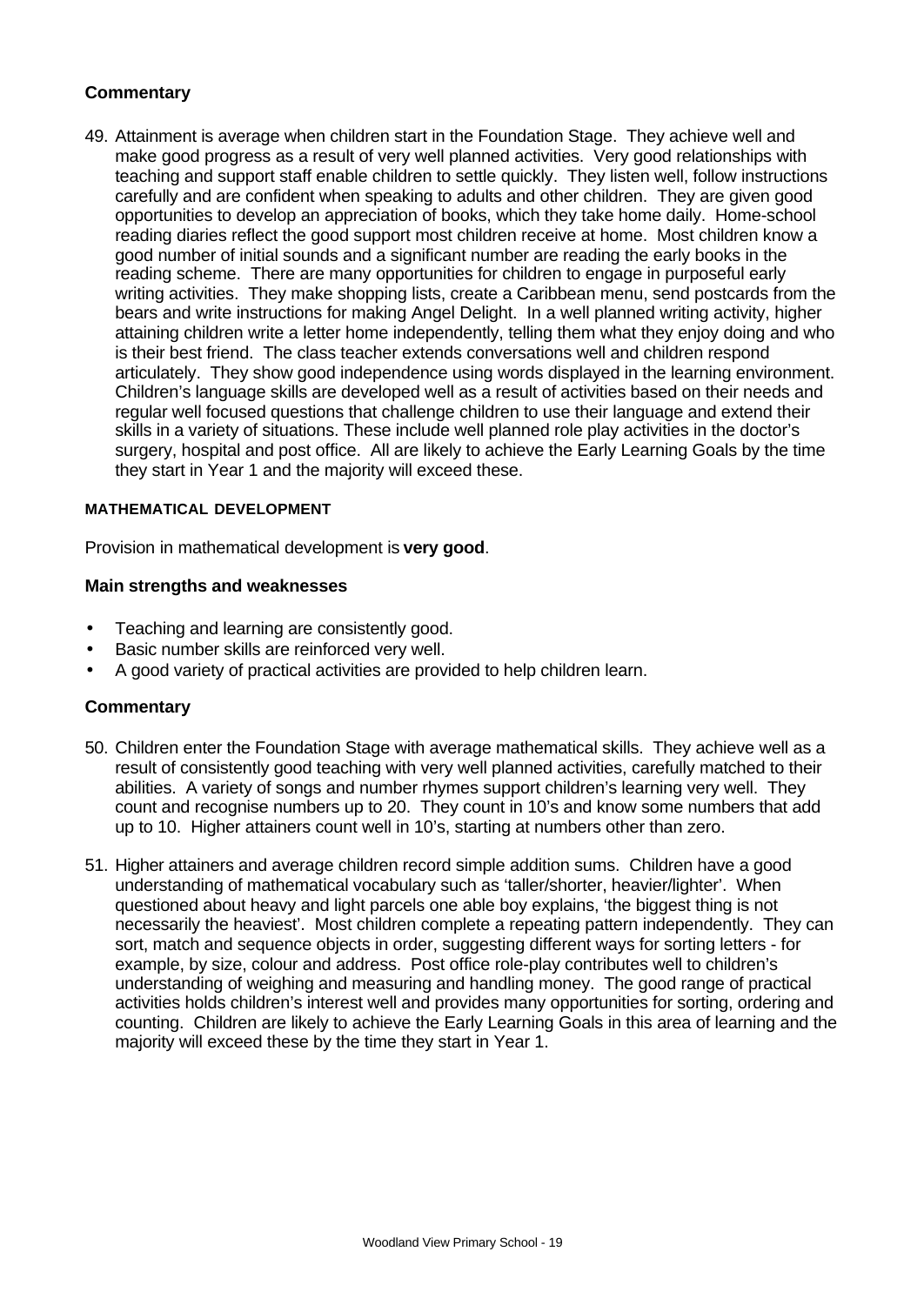#### **KNOWLEDGE AND UNDERSTANDING OF THE WORLD**

Provision in knowledge and understanding of the world is **very good**.

#### **Main strengths and weaknesses**

- Very good teaching helps children to achieve very well.
- Very good use is made of the resources available.
- Very good questioning by the adults extends children's thinking skills well.
- Classroom displays contribute very well to this area of learning.

## **Commentary**

- 52. Children enter the Foundation Stage with the level of attainment generally expected for their age. Teachers provide a very good range of experiences that enable children to make very good progress in their knowledge about the world. Lessons are very well planned and linked well to language and mathematical areas of learning. For example, in a very good lesson using a programmable toy, the children acquire technical language, such as arrow, direction, memory and become aware of turns of 90, 180 and 360°. Higher attainers make accurate estimates about how far the toy will travel and one boy asks if 'next time we could get the roamer to include music in the program'. Very good teaching helps children to achieve very well. Children know the names of seasons and know how to use magnifying glasses. They make simple maps of a street showing several of the features as the class teacher feeds in rich language to extend understanding. They know about Caribbean music, steel pans and Chinese ribbon dances through the whole school world music project. They are becoming familiar with a world map as they locate places visited by Wilf and Fred Bear on their travels and have growing knowledge of stories from the Bible.
- 53. Through the well-structured role-play in the doctor's surgery and hospital the adults reinforce healthy eating. Visits and visitors make a valuable contribution to this area of learning. A recent visit from the Fire Service led to rich creative work on models of fire engines, as well as writing and painting activities and use of the computer to draw fire engines.
- 54. Very good use is made of resources available. Well directed questioning by adults gives very good support to this area of learning. All children are on course to achieve the Early Learning Goals by the time they enter Year 1 and the majority will exceed them.

## **PHYSICAL DEVELOPMENT**

Provision in physical development is **very good**.

## **Main strengths and weaknesses**

- Teaching is consistently good and leads to good achievement.
- The outdoor designated play area makes a very good contribution to children's learning.
- The adults help children to develop their control of small manipulative skills well through wellstructured activities.

## **Commentary**

55. Children enter the Foundation Stage with the expected physical skills for their age. The adults help children to develop their control of small manipulative skills well because there are good opportunities through well-structured activities, involving cutting, sticking, painting, moulding, as well as pencil skills. They soon learn to control brushes and pencils carefully in most cases and cut, stick and paste effectively. Children dress and undress themselves with a good level of independence when changing for physical education. They show increasing awareness of space as they run about in a game of 'Traffic Lights'. They follow instructions and show good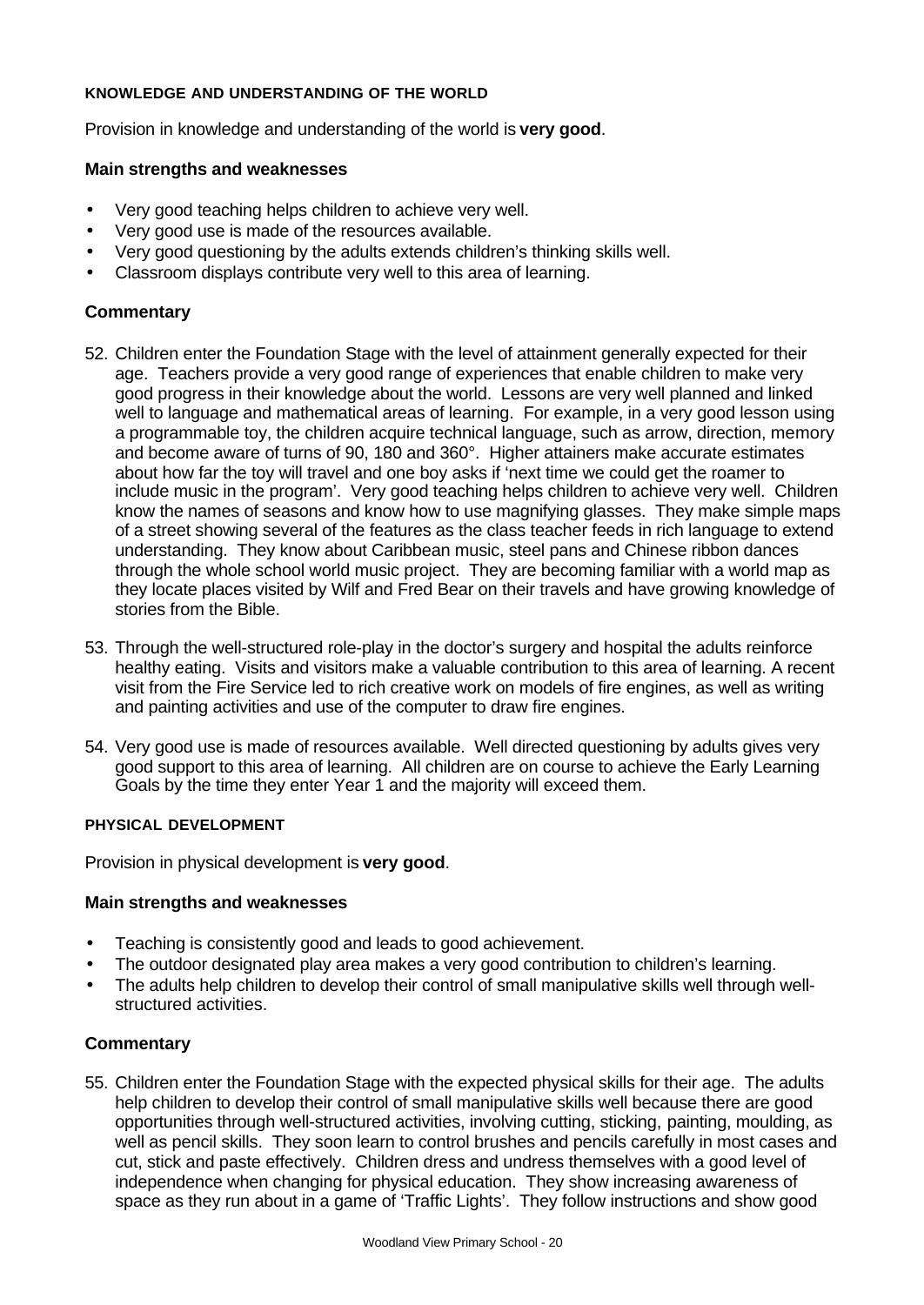control and co-ordination when throwing and catching a ball and controlling a ball with their feet, stopping on a signal. Very good outdoor provision ensures all children have experience with large wheeled toys and a wide range of outdoor activities. All children are likely to achieve the Early Learning Goals by the time they enter Year 1 and the majority will exceed these.

#### **CREATIVE DEVELOPMENT**

Provision in creative development is **very good**.

#### **Main strengths and weaknesses**

- Teaching is very good and children achieve very well as a result.
- Children experience a wide range of media and activities which extend their skills very well.
- Very good opportunities are provided for role-play.
- High quality displays enhance this area of learning very well.

#### **Commentary**

56. Children enter the Foundation Stage with the creative skills expected for their age. Very good teaching ensures children experience a wide range of interesting activities through a wide variety of media. As a result they develop very good creative and imaginative skills. The well structured role-play areas also provide very good opportunities for imaginative play. These activities are carefully planned to have a significant and positive effect on literacy and mathematical skills, as well as promoting self-esteem and lively imaginations. Good use of music, songs and rhymes effectively enhances creative and mathematical understanding. Children are likely to achieve the Early Learning Goals in this area of learning and the majority are likely to exceed them.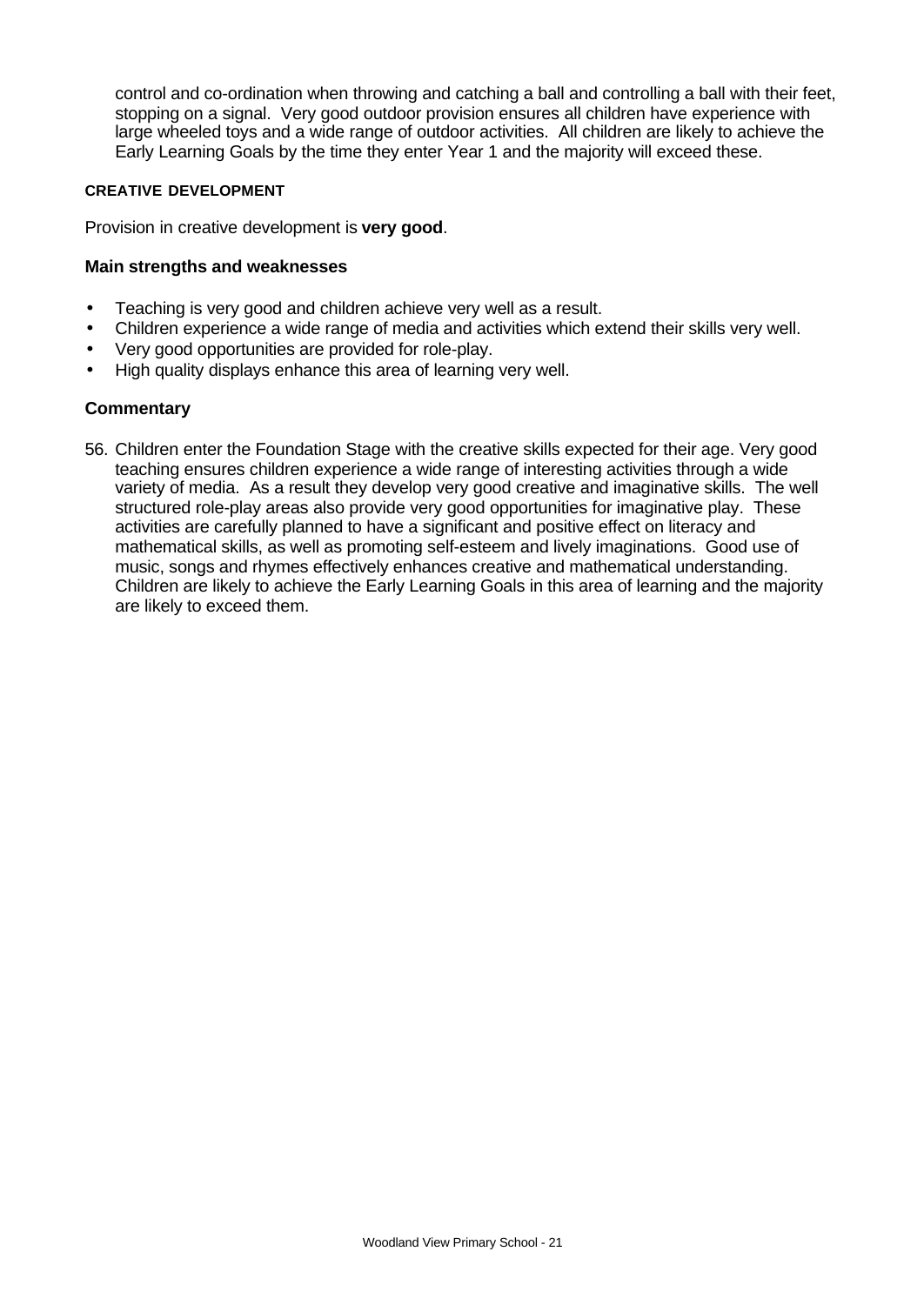#### **SUBJECTS IN KEY STAGES 1 and 2**

#### **ENGLISH**

Provision in English is **good.**

#### **Main strengths and weaknesses**

- The leadership of the subject is excellent**.**
- Teaching is good, overall; pupils achieve well.
- Target setting is very good. Pupils evaluate the quality of their work with increasing skill.
- Planning to develop speaking and listening skills is very good.
- Pupils with special educational needs and those for whom English is a second language receive very good support in lessons and achieve well against their targets.
- Literacy support programmes to improve learning are taught well. Non-teaching staff support pupils' learning very effectively.
- There are good links with some other subjects but too few planned opportunities to develop pupils' writing skills in science.
- Marking varies in quality across the school.
- The quality of presentation of written work is not high enough.

- 57. Standards in English are average by the end of Year 2 and above average by the end of Year 6. Achievement is good. Pupils achieve well because planning is carefully matched to differing abilities and needs. Older pupils are well challenged and teachers have high expectations. The achievement of pupils with special educational needs is good because of well-organised support in literacy lessons.
- 58. Overall, standards in speaking and listening are above average. The use of key questions promotes thinking and discussion. Pupils respond confidently when spoken to and conversations are often well extended. The very good, planned programme in Years 1 and 2, when pupils participate in structured speaking and listening activities, contributes to these high standards. Staff work hard to help pupils extend their vocabulary by encouraging them to talk to each other and to a variety of audiences and by using discussion, debates or drama activities to help them to communicate effectively.
- 59. Standards in reading are average in Year 2 and above average in Year 6. Older pupils are very confident in giving opinions, use inference and deduction with increasing skill and express their preferences for favourite authors and genres. There are good daily opportunities for pupils to engage in group, paired and silent reading in Years 1 and 2. These are working well, helping the children to become more independent learners and reinforcing phonic knowledge and understanding. Clear guidelines, helping pupils to write well-constructed book reviews, are used well across the school. There is a new, very welcoming library with good quality stock. Displays celebrate the work of authors and capture pupils' interest very well.
- 60. Writing has been identified as a priority for improvement by the co-ordinator. The higher attainers in all years achieve well and write for a range of purposes. Older pupils are well challenged and their written work shows that they use powerful language, as seen in a piece of writing by a Year 6 pupil: *'The mystical sunlight broke over the clear blue ocean, leaving only glistening crystals dancing over the sapphire coloured water'***.** Their writing is well structured and shows a secure grasp of story writing as well as recognising the language conventions and grammatical features used in poetry. Younger pupils are beginning to use basic punctuation accurately and their writing is increasingly extended. However, there are many instances where silly mistakes occur in the work presented.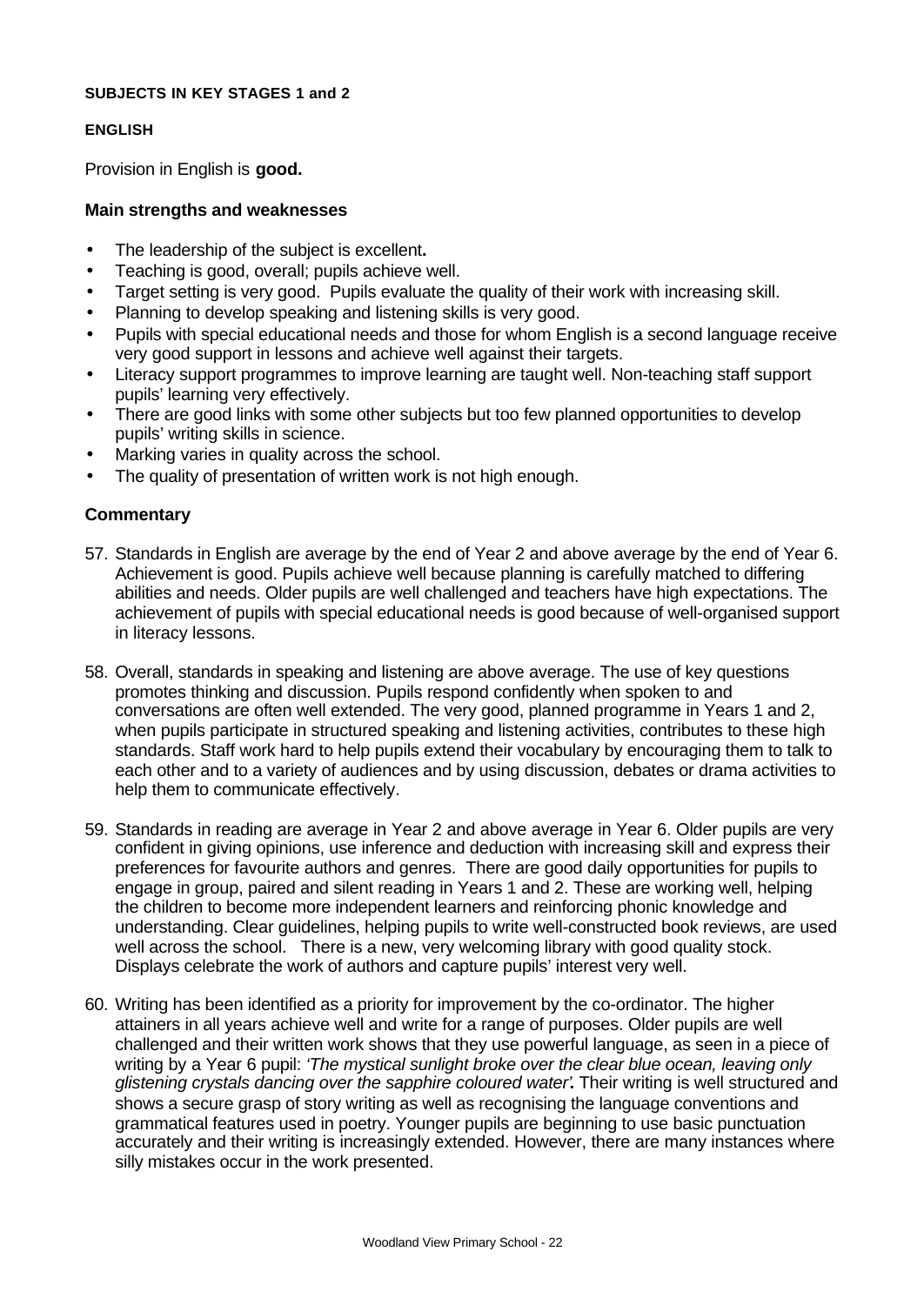- 61. Handwriting varies within each class. The new handwriting scheme and the literacy strategy spelling lists are in place but have not yet had time positively to affect standards. A small number of pupils do not hold their pencil properly and this is having an adverse effect on their writing and presentation skills.
- 62. The work of the pupils with special educational needs, and the few for whom English is not their own language, shows how well they are integrated and that they have very positive attitudes to their work. Individual education plans are well-focused on pupils' key needs, with appropriate and clear targets. Support programmes to boost the learning of specific groups of pupils are taught well.
- 63. The quality of teaching is good overall, with some excellent teaching in Year 6. Here the teacher's use of very good questioning and intervention techniques enabled pupils to use their knowledge of language conventions and the grammatical features of a poem. As a result, pupils achieved very well. This activity was also very effective in developing pupils' spiritual and social skills. Teachers' expectations are high. They plan work carefully to meet the differing abilities in their class, so ensuring that pupils with learning difficulties are well supported and that all pupils are challenged. Relationships are very good and this is reflected in pupils' very positive attitudes to learning.
- 64. Assessment information is used very effectively to set class targets. All pupils have their own targets and are encouraged to assess their own work. This helps them to know what it is they need to learn next. The best marking, particularly in Years 5 and 6, is very effective in helping pupils to improve their work, but marking is inconsistent across the school. Record keeping is very good.
- 65. The well-qualified, excellent co-ordinator has worked extremely hard to move the subject forward. She is very knowledgeable and full of energy and confidence. She is keen to ensure that the school delivers a high standard of literacy. However, she is aware that the limited time the school has been open means that there are still inconsistencies in approach and not all practice is fully embedded.

#### **Language and literacy across the curriculum**

66. Language and literacy across the curriculum is good overall. Spoken English is good. Planning identifies opportunities for applying these skills, and there is good evidence of written work in art and design, music, history and geography. The standard of written work varies in religious education and there are too few planned opportunities for pupils to use their recording and writing skills in science. Pupils have used computers for independent research and to present their work more effectively.

#### **MATHEMATICS**

Provision in mathematics is **satisfactory** overall.

## **Main strengths and weaknesses**

- Though standards are currently above average in Year 6, pupils' achievement is variable through the school, with weaknesses in both achievement and standards in Years 1 and 2.
- Teaching and learning are good for the older pupils. However, there are some weaknesses in provision for younger pupils.
- Pupils are well motivated and keen to learn. Attitudes are good.
- Staff focus effectively on the development of problem-solving skills.
- Teachers make very good use of ICT to support their teaching.
- Standards of presentation could be improved teachers' expectations should be higher.
- Mathematics has a low profile in display around the school; there is no systematic approach to organizing mathematics 'areas' in classrooms.
- The management of the subject is ineffective.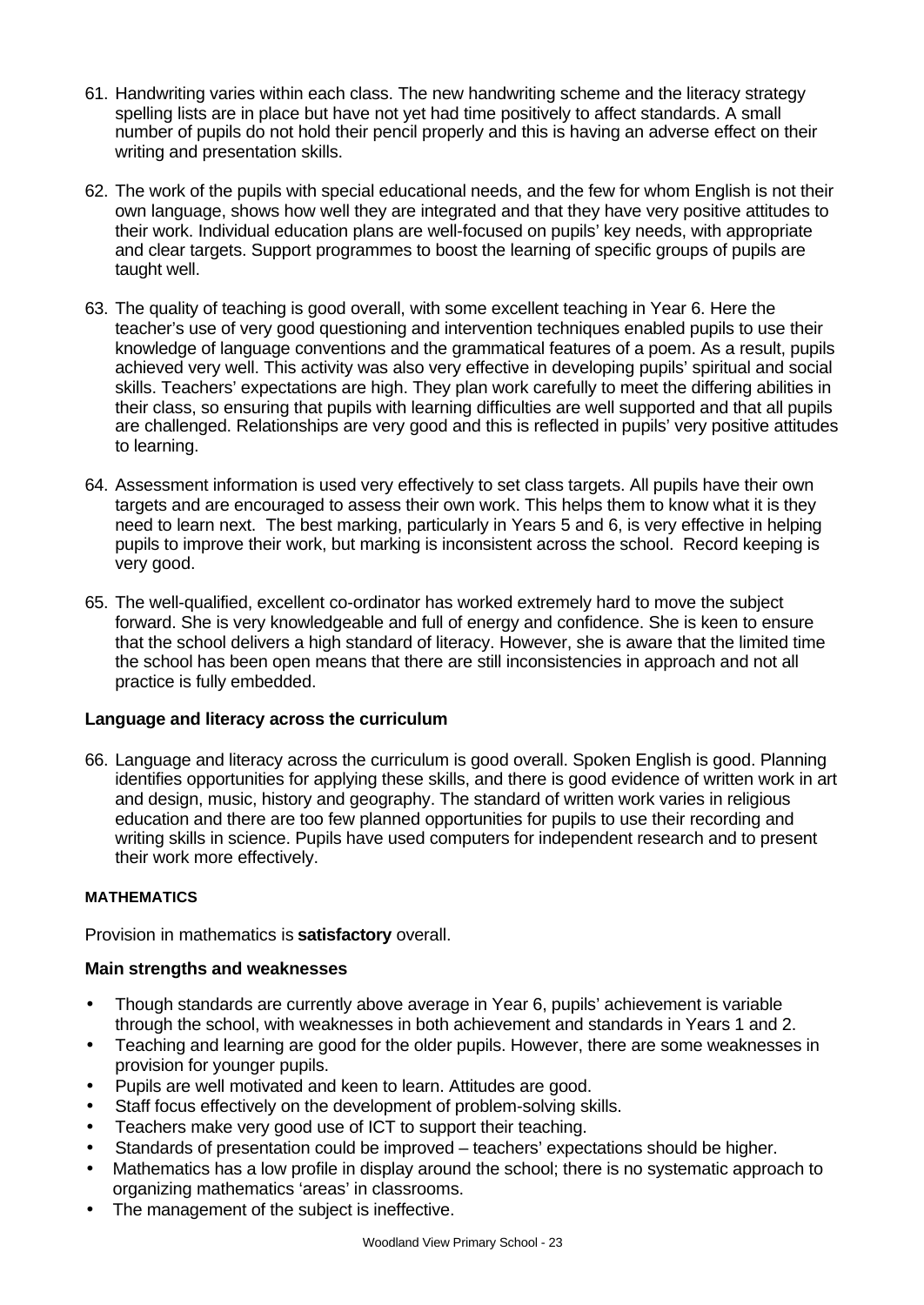- 67. Standards in mathematics are above average in Year 6, but below average in Year 2. This largely reflects the academic profile of each year group. As is the case across the school, these groups have been together for a short time. There has been a constant in-flow of pupils with a disparate range of prior experience. While pupils' achievement is satisfactory overall, it is variable and not always satisfactory in Years 1 and 2. This is an area for improvement. Pupils with special educational needs make similar progress to the others, but often make good progress when receiving support. The very few pupils with English as an additional language are supported well. In 2003, with two small year groups, a high proportion of pupils achieved the challenging Level 3 in Year 2, while a lower proportion of pupils achieved the higher Level 5 in Year 6.
- 68. There is a satisfactory focus on reinforcing basic numeracy skills. Even in Years 5 and 6 staff are having to work hard to revise and secure basic concepts, given the widely-varying prior experience of pupils. This was evident in Year 5 where pupils' awareness that the volume of a container does not necessarily reflect its weight - an activity more often covered in Year 2 – was not secure initially. Year 6 pupils have a diverse range of strategies for basic operations. There are reasonable opportunities for independent recording from an early stage, though the overall amount of recorded work in Years 1 and 2 is low. This is largely because very little mathematics was recorded during the period from mid-October to early January. Although some mathematics was said to have been covered orally and a few elements were recorded during the whole school project, this represents a significant weakness in the progressive development of pupils' skills and independence, particularly for a cohort which was already known to be relatively insecure mathematically. Overall, expectations of presentation are not high across the school, even where the teaching is strongest. This does not contribute well to the systematic raising of standards. Currently, the level of challenge is variable, leading to erratic achievement. The pace of learning is better for the older pupils. Year 1 and 2 pupils are taught together and the wide range of aptitude and prior experience present a considerable challenge for teachers. In one lesson observed, the higher-attainers were finding it difficult to cope with the work set and, without support, were unable to make sufficient progress. The school is making good use of practical and investigative work to secure pupils' understanding of key mathematical concepts at present and is well-resourced to support this approach.
- 69. Teaching is good overall, though strongest in the juniors. The quality of planning is a strength across the school. While expectations are generally high in the juniors, this is a weaker feature in Years 1 and 2, and particularly of pupils' recorded work. The support for the higher attainers is not always sufficient. Most lessons, however, proceed at a lively pace and the initial input is almost always good, demonstrating good knowledge and understanding of the subject. Teachers challenge pupils to think and to develop strategies to enable them to deal with mathematical problems. Staff use ICT very well in their presentation of topics and this motivates pupils well. Pupils with special educational needs receive good support from the well-prepared support staff. Teachers use language well and question pupils carefully to ensure that they understand. There is effective use of computers by pupils to support learning in mathematics. Across the school, pupils' learning is underpinned well by the positive attitudes which they bring to their work and by their increasing ability to work co-operatively.
- 70. Teachers use assessment satisfactorily to guide their planning of future work. The school has identified targets for each year group. Individual target-setting, with short-term, achievable targets, has been implemented across the school. Pupils are encouraged to evaluate their own understanding and this is an emerging strength. Marking is broadly satisfactory in most classes, with some guidance as to how pupils can improve their performance, but there is scope for greater rigour in approach. Homework arrangements are consistent and satisfactory.
- 71. The leadership of the subject is ineffective and needs to be improved. The co-ordinator does not have a clear grasp of standards across the school and does not have sufficiently high expectations for the overall quality of work. The standards set for presentation of pupils' work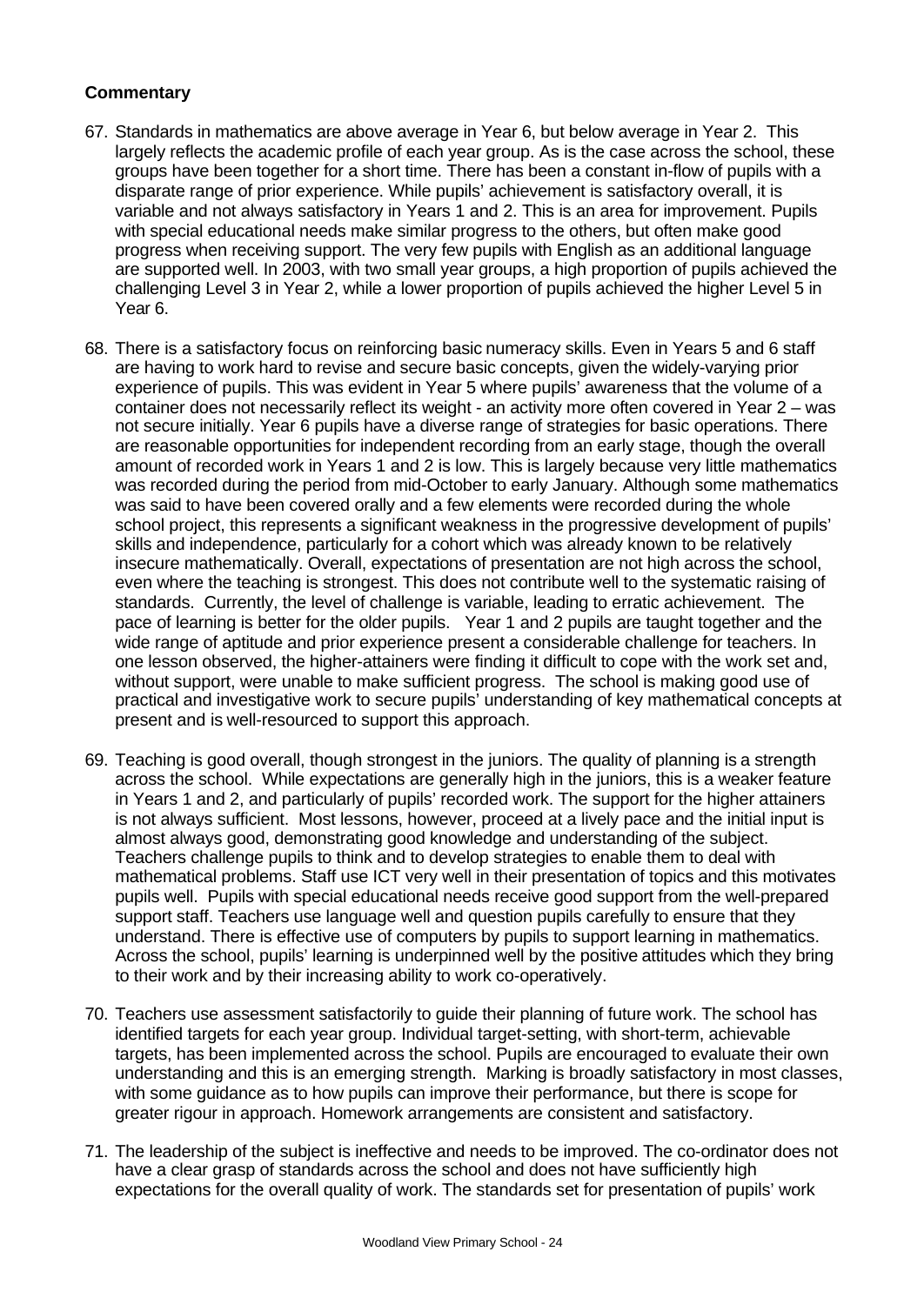are too low. Mathematics has a low profile in display and there is an inconsistent approach to establishing mathematics 'areas' in classrooms, particularly in the infant classes.

#### **Mathematics across the curriculum**

72. Pupils use mathematics satisfactorily to support their work in other subjects, primarily in science, geography and design and technology. They use graphs and tables to record data in science and practise their skills in measuring when they undertake practical tasks in design and technology. There are good links with ICT.

#### **SCIENCE**

Provision in science is **good.**

#### **Main strengths and weaknesses**

- Standards are above average in Years 3 to 6.
- Good attention to inclusion ensures pupils with special educational needs achieve as well as others, as do the minority of pupils who have English as an additional language.
- Investigative work is well used to support pupils' learning.
- The leadership and management of the subject are very good.
- Limited opportunities exist to develop writing skills in science.
- Higher attaining pupils have too few opportunities to set up investigations and carry them out.

- 73. Standards are average in Year 2. They are above average in Years 3 to 6 as a result of good teaching and planning that is well matched to pupils' needs. Results in the Year 6 tests in 2003 were well above average, although these results represent the performance of a small cohort in school for little more than six months.
- 74. Teaching and learning are good overall but vary between classes and year groups. Teaching is strongest in Years 3 to 6 where some very good teaching was seen. Lessons are well planned and resources are used effectively. A good example was a Year 1 and 2 lesson where pupils worked together in groups to conduct an investigation to see whether plants will grow in anything other than soil. A variety of strategies were used by the teacher. The well organised lesson and well prepared resources contributed effectively to pupils' learning. Pupils in Years 3 and 4 followed scientific methods and principles very well when testing the magnetic properties of various materials. They predicted what might happen, conducted a fair test and recorded their findings carefully. A good balance is created between predicting, experimenting, recording and interpreting results which extends pupils' understanding well. Good attention to inclusion ensures pupils with special educational needs, as well as the minority of pupils with English as an additional language, achieve as well as others.
- 75. Teachers throughout the school have very high expectations of behaviour and ensure appropriate health and safety principles are applied in all lessons. While there is evidence in the current work of good investigative activities, there are not, overall, enough opportunities for the higher attaining pupils to initiate their own investigations and follow their own lines of enquiry. There is little variation in recorded work from pupil to pupil in Years 5 and 6 and too few opportunities to extend writing skills in science, particularly in Years 1 and 2. However, good links are made to literacy through the development of scientific vocabulary and to numeracy, through constructing tables, graphs and charts.
- 76. Leadership and management are very good. The subject leader is well aware of the strengths and areas for development in science. Having recently taken on this role, he has not yet had the opportunity to monitor teaching and learning and regards this as a priority together with the development of a whole school assessment system.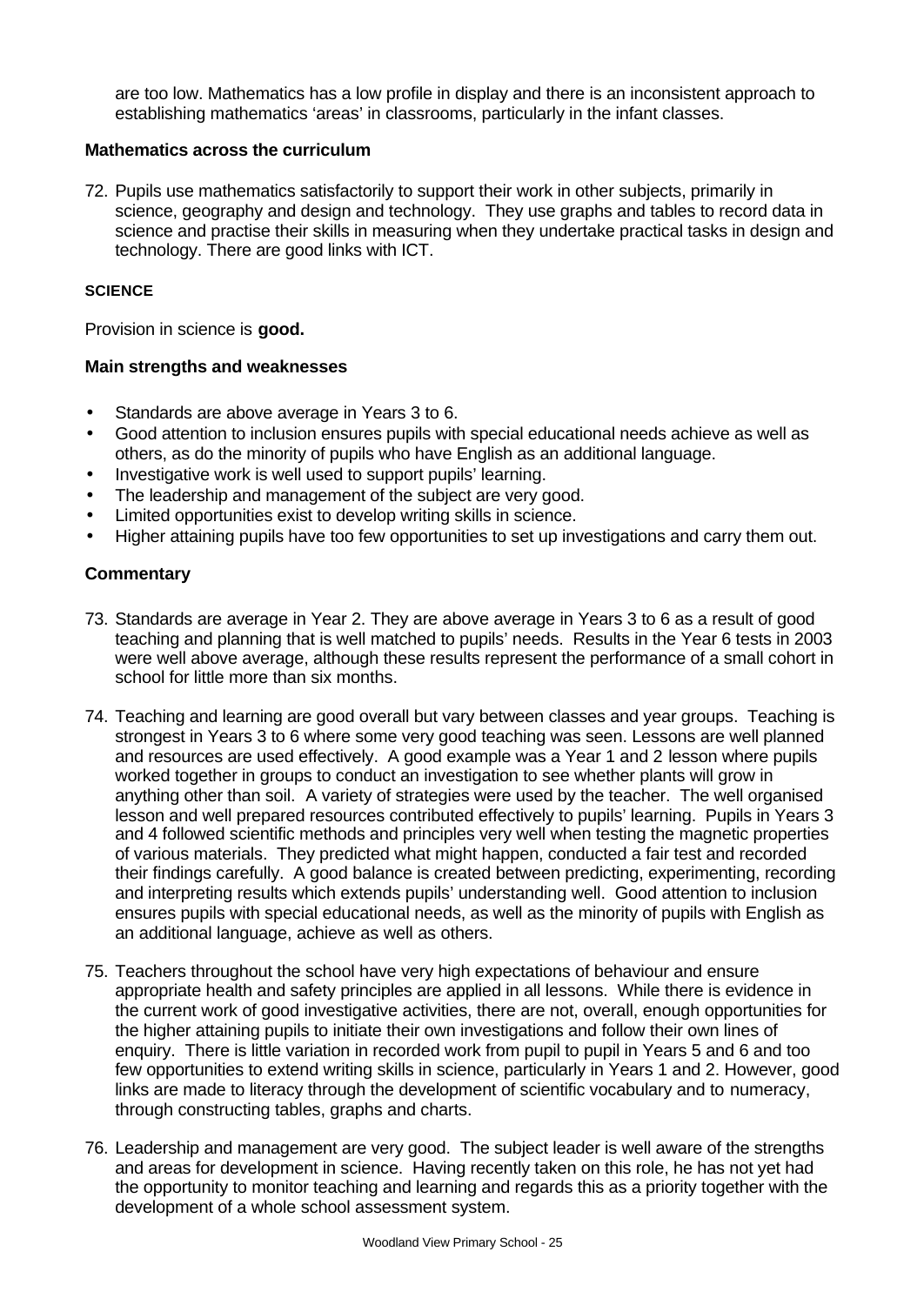#### **INFORMATION AND COMMUNICATION TECHNOLOGY**

Provision in information and communication technology (ICT) is **very good.**

#### **Main strengths and weaknesses**

- Standards are above average by the end of Year 2 and improving steadily in the junior years. All pupils are achieving well.
- The quality of teaching is good. Teachers use ICT effectively in their lessons, so providing good role models for pupils.
- The Media Club provides very well for pupils with particular interest in the subject.
- The co-ordinator is very knowledgeable and supports colleagues very well.
- Cross-curricular use of ICT skills is planned for well.

## **Commentary**

- 77. Standards are above those normally found at the end of Year 2. Standards are average overall by the end of Year 6 because of the varied early experience of pupils and the time needed for their skills to catch up. However, pupils achieve consistently well across the school. They enjoy using computers and, in the lessons observed, made good progress. As a result they are proficient at logging on, accessing files and saving and storing information by Year 2. Pupils in Year 6 are able to use musical composition programs confidently. They can organise and adapt information to make it interesting and exciting. The well-planned development of ICT elements in subjects across the curriculum is a particular strength.
- 78. The quality of teaching and learning was never less than good in the lessons seen, enabling pupils to achieve well. Good training has contributed towards the evident confidence of teaching and non-teaching staff when teaching skills to pupils. The highly effective support from the knowledgeable co-ordinator enables all staff to improve their knowledge and skills. The ICT suite is used efficiently and provides excellent opportunities for pupils. Less use is made of the machines in classrooms. Teachers begin their lessons by revising previous work. They explain which new skills the pupils will learn, thereby providing a clear focus and purpose for the lesson. There is good support for those experiencing difficulties and for pupils with special educational needs. Classroom assistants, where available, are well deployed and greater support is given to the younger pupils to support good achievement. The very few pupils for whom English is not their home language are supported well and make good progress. All pupils have opportunities to consolidate and extend their knowledge and skills. Faster learning pupils are set higher challenges. The extra-curricular Media Club provides valuable extension opportunities for particularly able pupils. Pupils are enthusiastic and enjoy the visual approach to learning. They use the internet for research and there is good evidence of the use of digital photography around the school. Staff set a good example for pupils with their effective use of laptops during lessons.
- 79. Leadership of ICT is very good. There is a clear action plan for the future development of the subject. Assessment procedures have been implemented and the co-ordinator monitors work across the school. A new, good quality scheme-of-work has been developed which is customized to the needs of the school. The level of resourcing is very good.

#### **Information and communication technology across the curriculum**

80. There is increasing evidence of how ICT supports other curriculum areas, though this remains a developing area. There is a good range of word-processing across the year groups, spreadsheets to support science investigative work, data work from mathematics and musical composition activities, as well as the wholly skills-based activities which are covered in specific ICT lessons.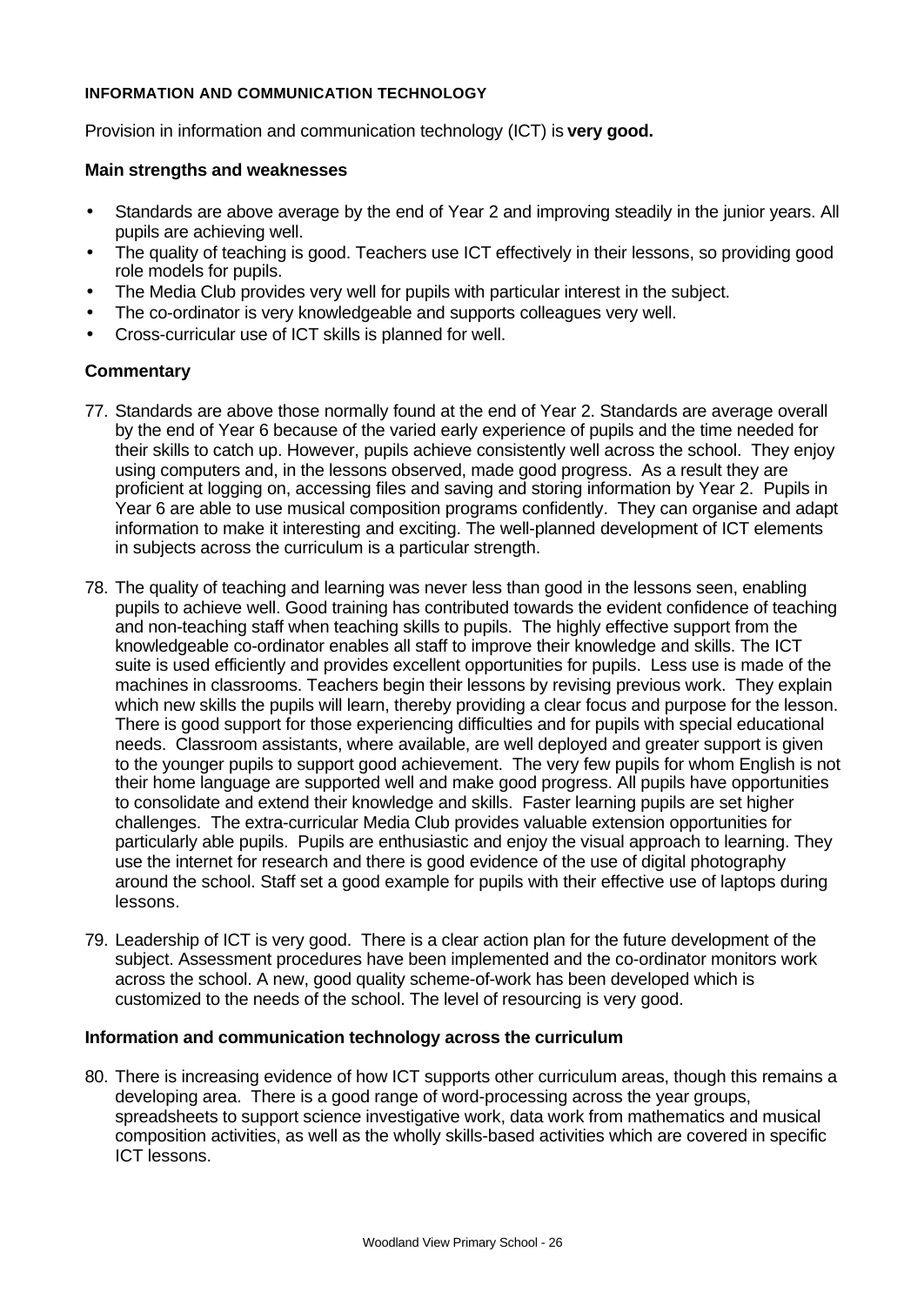#### **HUMANITIES**

- 81. No lessons were observed in **history**. It is not possible to form an overall judgement about provision. There is every indication, however, from discussions with pupils and analysis of their work that standards in history are likely to be above those normally found by the end of Year 6, and broadly average by the end of Year 2.
- 82. Pupils in Years 1 and 2, including those with English as an additional language and those with special educational needs, have learned about the Fire of London, Samuel Pepys and old and new toys. This provided opportunities to develop pupils' literacy skills, when writing letters to King Charles about the fire and their own diaries for the days the fire raged. Folders based on 'Life since 1938' indicate a very thorough approach by older pupils. Very good use was made of a wide range of historical evidence, including first hand accounts, diaries, artefacts, music, pamphlets, photographs, newspaper reports, books and the Internet to develop pupils' enquiry skills and provide a thorough account of life during and after the Second World War. Their writing showed they really understood the difference between *Standard of living* and *Quality of life.* There is some excellent independent research work by the higher attainers in Year 6. Difficult questions about the rise of Hitler and post-war immigration have been answered well. Accordingly, pupils have acquired an insight into prejudice and discrimination and some understanding of the multicultural social mix in Britain. Very good resources, visits and visitors enhance the curriculum well. A keen co-ordinator has just been appointed.
- 83. Only one lesson was observed in geography and it is not possible to judge provision. However, on the evidence available, standards in **geography** are likely to be above those normally found in both Years 2 and 6. Achievement is good. All pupils develop good geographical enquiry and skills through the use of a good range of appropriate resources and secondary sources of information. Each child has had the experience of living somewhere else and a wealth of experience when looking at similarities and differences in and around the local environment. Teachers build on this knowledge very well. Teaching in Years 5 and 6, based on an environmental issue, was very good. This was evident in the pupils' books, in discussion and in the debates in the lesson seen. Pupils understood how flooding occurred and its effect on the local area, as well as appreciating that people can hold diverse views about the issue.
- 84. Very good school displays help pupils remember and focus on all areas of the world. The individual booklets written as a culmination of the World Music project enhanced geographical skills and pupils' understanding of other people, cultures and places across the continents very well. Pupils could express their views well about the country their class studied.
- 85. The co-ordinator is effective and has worked hard to establish geography in the school. School trips, residential visits, field trips and visitors to school support many aspects of the geography curriculum well and help to reinforce class based activities. In both history and geography, end of unit tests are completed. As yet there is no effective system for tracking and recording pupils' progress and attainment over time. This is an important area for development as these subjects are taught within a two-year rolling programme.

#### **Religious education**

Provision in religious education is **good.**

#### **Main strengths and weaknesses**

- The curriculum and assemblies help pupils to reflect on the importance of religion.
- There are very good relationships between staff and children and pupils respond enthusiastically to questions asked.
- Excellent teaching builds on pupils' knowledge and understanding well.
- Pupils are encouraged to develop their speaking and listening skills through drama, discussion and debate.
- Recorded work does not always promote pupils' independent writing skills effectively.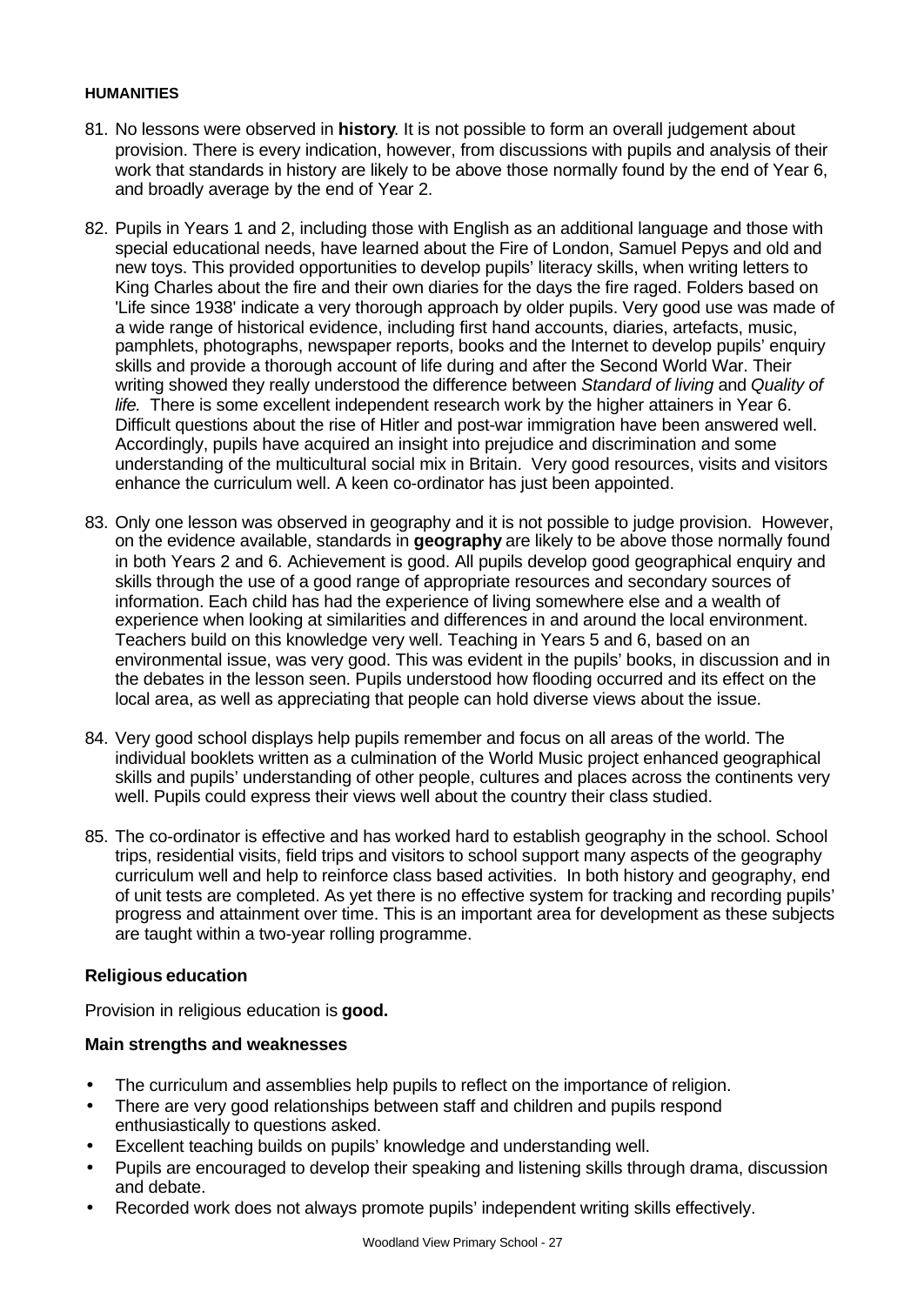- 86. Standards seen during the inspection were similar to those expected in the locally agreed syllabus at the end of Year 2 and above expectations at the end of Year 6. Scrutiny of available written work and talking to pupils indicate that pupils' achievement is good throughout the school.
- 87. In one lesson seen, teaching was excellent. Pupils had developed their knowledge and understanding of Hinduism well. The lesson on Hindu beliefs built on this understanding effectively. Pupils listened attentively to the well-told story of '*The land of the blind*'. This helped them to understand how interpretations vary depending on perspective. The focus on group discussion created a real sense of spirituality as pupils exchanged and defended their views about the meaning of the soul. The written accounts, particularly those of the higher attaining pupils, were reflective and showed mature thinking. One pupil described the soul thus: '*Your personality, your conscience, your thoughts, your actions, how good you are, how bad, your heart and your mind. It's the thing you need most, apart from love towards you. It takes your body form, invisible, until it goes to heaven – I see it'.* The teacher showed exceptional sensitivity towards pupils with special educational needs who had very good oral response but difficulty with written work. The few pupils with English as an additional language are effectively supported, as necessary.
- 88. The detective work based on the Bible in Years 3 and 4 has helped pupils learn facts, explore assumptions and research areas they are unsure about. A lot of work covered in religious education lessons centres on the use of visits, visual materials, drama, debate and discussions. These help all pupils to learn well. However, when pupils are required to record their work it varies in the standard of presentation.
- 89. The co-ordinator has developed good subject knowledge and has provided a range of resources and an evaluation booklet for visits and visitors to support teachers' planning. She leads and manages the subject well and has identified the need to review the plans for RE when the new Agreed Syllabus is complete.

#### **CREATIVE, AESTHETIC, PRACTICAL AND PHYSICAL SUBJECTS**

- 90. Insufficient teaching was seen to make a secure judgement on provision in **design and technology**. Examples of work seen indicate that by the end of Year 6 pupils achieve standards above those expected in planning, designing, making and evaluating products. Pupils' work, discussion with the subject leader and the scrutiny of curriculum planning show that the subject receives appropriate attention and provides pupils with the expected range of skills, techniques and materials. They investigate various mechanisms including levers, sliders and pneumatics. Pupils use wood, clay, textiles and food with the relevant tools and attention to health and safety. The subject leader is well qualified to co-ordinate the whole school approach and support other teachers when necessary.
- 91. No lessons were seen in **art and design.** However, the scrutiny of work and teachers' planning indicates that art and design standards are likely to be above average. The indications are that pupils of all abilities achieve well. Teachers' planning is based on national guidance and all aspects of the subject are covered well. Some work seen in art was of an excellent standard. Work by Year 6 pupils based on African landscape and wildlife, for example, showed excellent use of pastels as did the observational artwork on, for example, poppies. Excellent links were made to literacy as pupils responded to the work of an artist, using pointillism to reproduce high quality paintings and creating a group poem that began:

*'My heart missed a beat … The water shimmered and sparkled, With the movement of a million diamonds glistering…'*

Throughout the school pupils experience a wide range of media. Resources for art and design are good.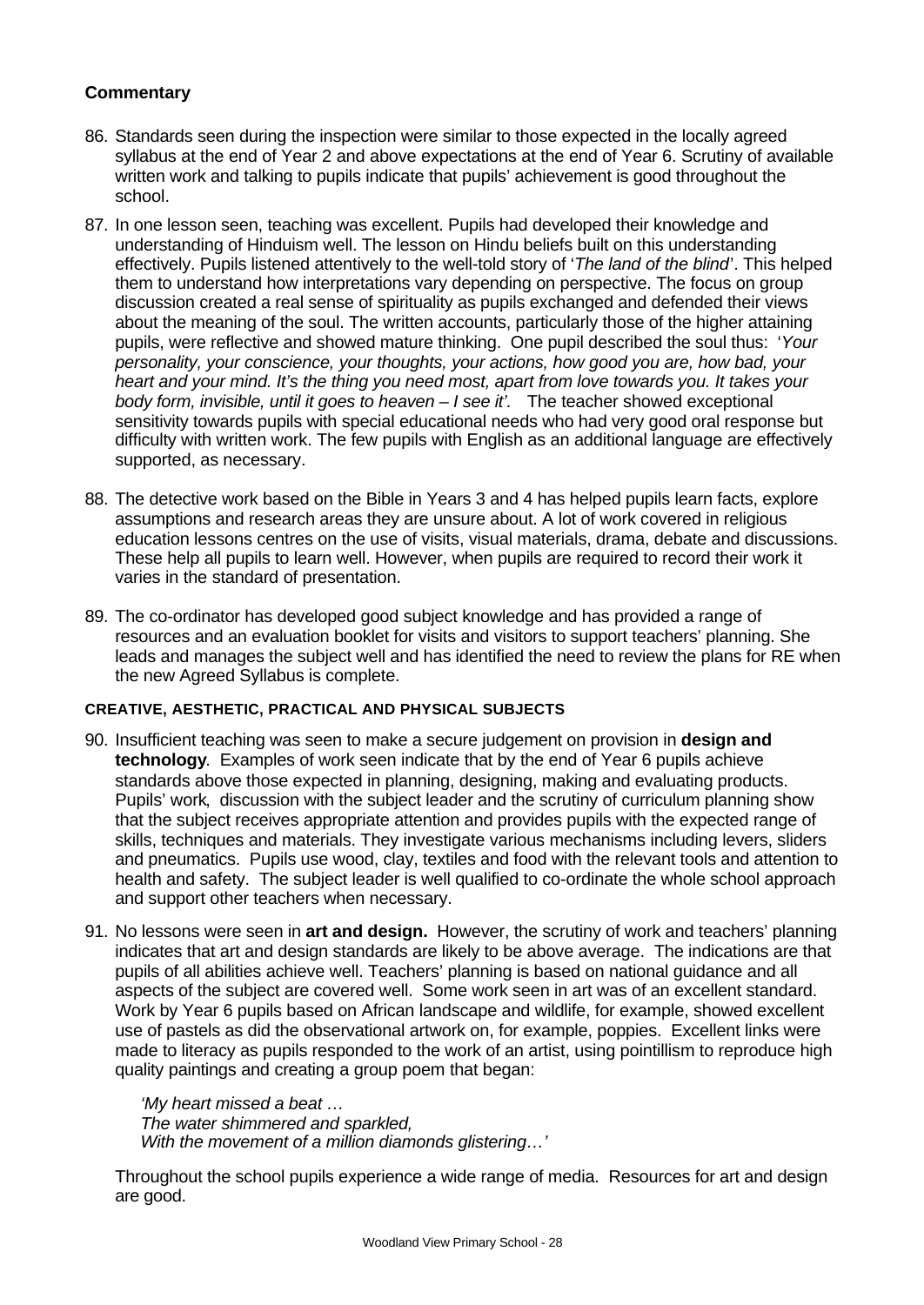#### **Physical education**

Provision in physical education is **good.**

## **Main strengths and weaknesses**

- Standards in games are above average in Year 6.
- Teaching and learning are good overall.
- Extra-curricular activities make a positive contribution to the subject.
- The subject is well led and managed.
- Good facilities and resources enhance learning well.
- There is no whole school assessment system for physical education.
- 92. Standards in games are above those normally found in Year 6, strengthened by the good links with the local sports college which provides extra opportunities for pupils to participate in a range of games and for higher attainers to be challenged further. Standards in swimming at the end of Year 6 are above average. Very few pupils fail to achieve the expected 25 metres unaided. Teaching is good overall and pupils make good progress.
- 93. Pupils with special educational needs and the small minority of pupils with English as an additional language are fully included and achieve as well as others. In a Year 1 and 2 dance lesson, very good teaching was observed. The brisk pace, together with exciting tasks, which challenged pupils' imaginations as well as their physical ability very well, characterised this very good lesson. Pupils captured the mood of the music in their performance, enabling them to refine their work and extend their ideas. Pupils in Years 3 and 4 work independently and in groups to create sequences involving jumping, turning and balancing in gymnastics. They focus carefully on poise and control. In Years 5 and 6 pupils develop skills in sending and receiving a ball as an introduction to cricket skills. Skills are carefully taught so that pupils learn the correct grip and how to throw over-arm and under-arm. Most teachers are enthusiastic and committed, giving generously of their time to after school clubs. Lessons are well structured although the need to cool down at the end of a lesson is sometimes forgotten. Pupils behave well and show good independence in most cases, because they are well motivated by the tasks set. There is a good focus on pupils' self-evaluation, so that pupils have good knowledge of their own learning. Teachers throughout the school have high expectations of behaviour and ensure pupils' safety in lessons.
- 94. Extra-curricular activities make a very good contribution to pupils' learning, with a wide range of games, including 'Hotshots' input to basketball and African body percussion. Older pupils also have the opportunity for a residential experience, contributing well to their personal development.
- 95. The subject is well led and managed by the recently appointed subject leader, who has good expertise and great enthusiasm. She has not had the opportunity to monitor all aspects of the subject, but has an increasing understanding of the strengths and areas for development. Whole school assessment systems are not yet in place. Good facilities such as the all weather pitch, and good resources make a positive contribution to pupils' learning.

#### **Music**

Provision for music is **very good.**

#### **Main strengths and weaknesses**

- Standards are above average by the end of Year 6.
- Several teachers have good musical skills. The quality of teaching is good.
- The subject is well-resourced with a specialist teaching studio.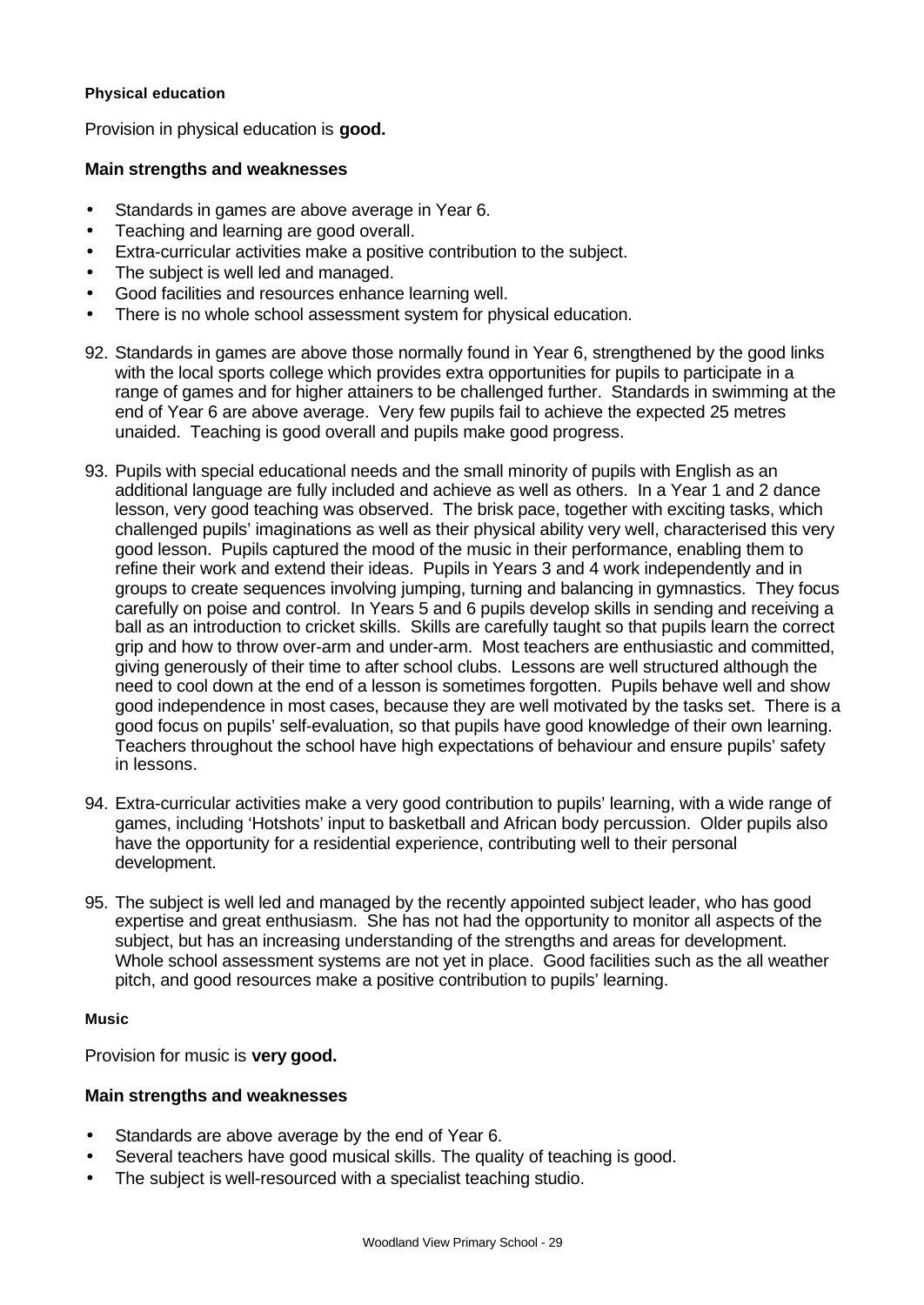- Higher attaining pupils are supported well through the wide range of enrichment activities in music, including instrumental provision and choir.
- Pupils have good opportunities to perform and do so with enthusiasm.
- There are no assessment arrangements in music yet.

- 96. Music is an emerging strength in the curriculum. While standards by the end of Year 2 are similar to those normally found, they are above average by the end of Year 6. Achievement is good in all aspects of the subject. Pupils with special educational needs achieve as well as the others. There are no issues in the successful integration of the few pupils with English as an additional language to these sessions. All pupils achieve as they do because of the consistency and good quality of the teaching and their own positive attitudes. Singing is joyful and spirited in assembly, particularly when led by the deputy headteacher. The enthusiastic presentation and shared enjoyment lifts pupils' performance. Further opportunities for singing are provided in the weekly choir session, where standards are high. Pupils have increasing opportunities to take part in outside choral events. Composition activities are provided for well.
- 97. Teaching and learning are consistently good and promote a strong culture of collaborative working and positive attitudes to music. All class music lessons are taught by class teachers, almost all of whom have good subject knowledge in music, and this underpins the strength of music in the school. Class management is good. No time is wasted in lessons and a good pace is generally sustained although, in the Year 5 and 6 lesson observed, there was some loss of momentum in a lengthy session at the end of a warm afternoon. This was not helped by the large size of the group which restricted individual participation. The lesson was an introduction to the blues and scat-singing, a style with which few pupils were familiar. Teachers successfully placed the style in its historical context and the lesson eventually provided pupils with the opportunity to compose and perform their own blues compositions in groups. Pupils demonstrate a good understanding of the elements of music and a generally good capacity for improvisation.
- 98. The leadership of music is satisfactory. Assessment procedures have yet to be implemented. There are planned opportunities for pupils to use ICT in composition activities. The school is very well-resourced for the subject and the enrichment activities, including regular singing in assembly, the choir, recorder groups and peripatetic instrumental teaching, are a significant asset to pupils' learning and the standards achieved.

#### **PERSONAL, SOCIAL AND HEALTH EDUCATION AND CITIZENSHIP**

99. As **personal, social and health education** was not inspected in depth, no judgement can be made about provision. The inclusive ethos, which is a particular feature of the school, supports pupils' personal development very well. The school, very early in its life, presents as a happy cohesive community, which is a measure of very successful personal and social development. Teachers use 'circle time' well to provide good opportunities to share feelings and discuss issues such as what is right and wrong. Pupils learn to respect other people's points of view. Assemblies contribute very well to pupils' personal development. There are very good opportunities for pupils to take responsibility around school, such as manning the office at lunchtime and for their own learning in lessons. Teachers respond positively to pupils who show initiative. There is appropriate provision for education about healthy living, sex education and understanding the dangers of alcohol and drugs.